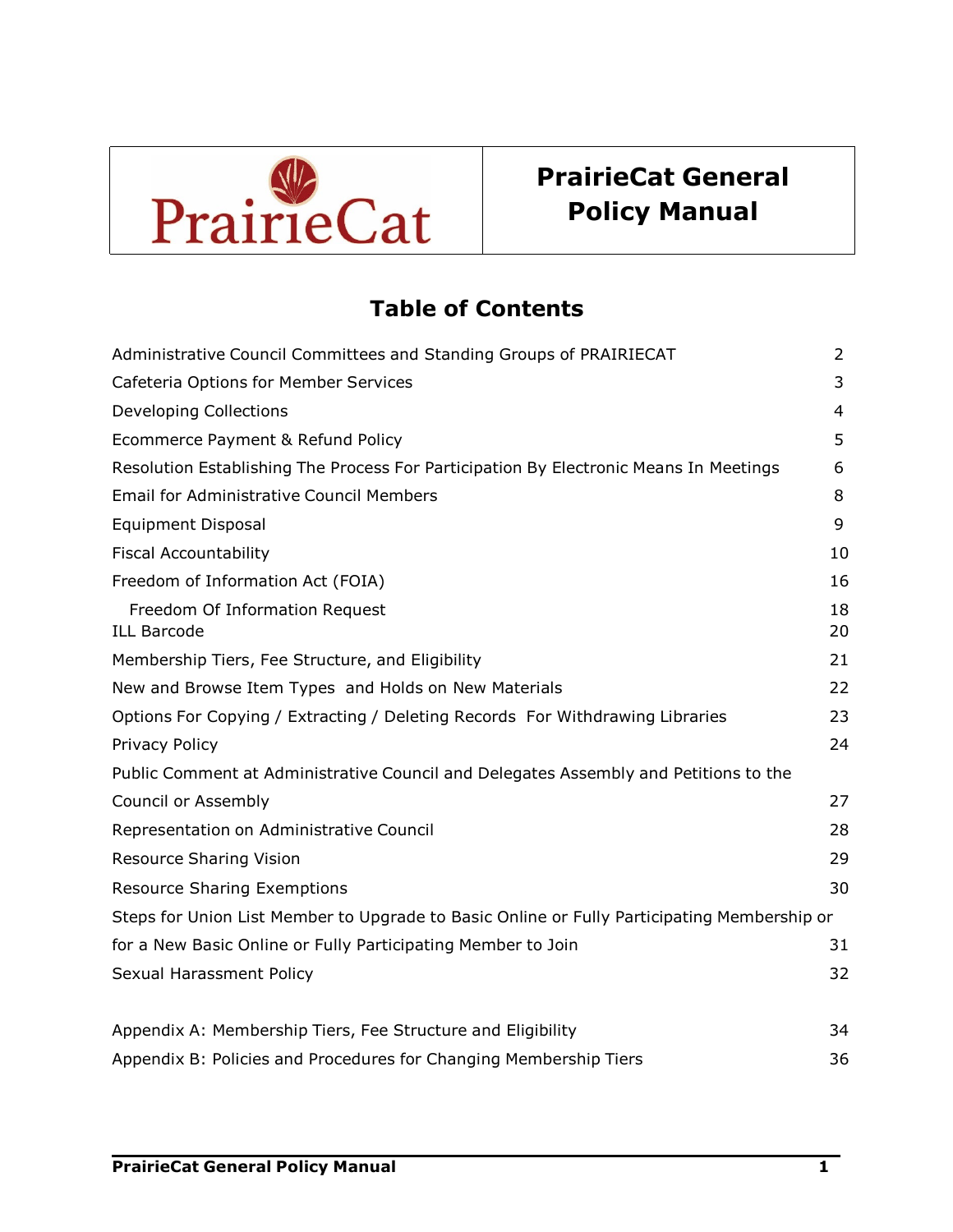## **Administrative Council Committees and Standing Groups of PRAIRIECAT**

The Administrative Council shall review the committee structure for PRAIRIECAT annually and make any needed changes or new appointments to Administrative Council Committees.

#### **Administrative Council Committees:**

The Resource Sharing Committee recommends policy and procedures for resource sharing between libraries, striving to ensure fair and equitable practices that follow agreed PRAIRIECAT resource sharing philosophies.

The Finance Committee makes recommendations to the Administrative Council on membership and budget issues to ensure the sustainability of PRAIRIECAT.

#### **Standing Groups:**

The Circulation Committee shall consider issues related to, circulation and interlibrary loan in PRAIRIECAT and make appropriate recommendations to the Administrative Council.

The Technical Services Committee shall consider issues related to cataloging, serials, acquisitions and data entry in PRAIRIECAT and make appropriate recommendations to the Administrative Council.

The Tech Users Group (referred to as "Computer Keepers") shall consider issues of hardware, software, telecommunications and other related matters and make appropriate recommendations to the Administrative Council.

The User Experience Committee investigates and advises on matters concerning public-facing aspects of PrairieCat software and related services. This includes matters pertaining to the OPAC (online catalog interface).

The Training & Enhancement Committee develops staff training tools and documentation, end-user brochures, and will assist with managing vendor enhancement requests.

The Engagement Committee works to actively engage members at all levels, to create connections and advance the organization through activities like PrairieCat's annual conference PUG Day, peer networking opportunities, and more.

#### **Revised by the Administrative Council, 3/2/2018,**

**4/2/2021**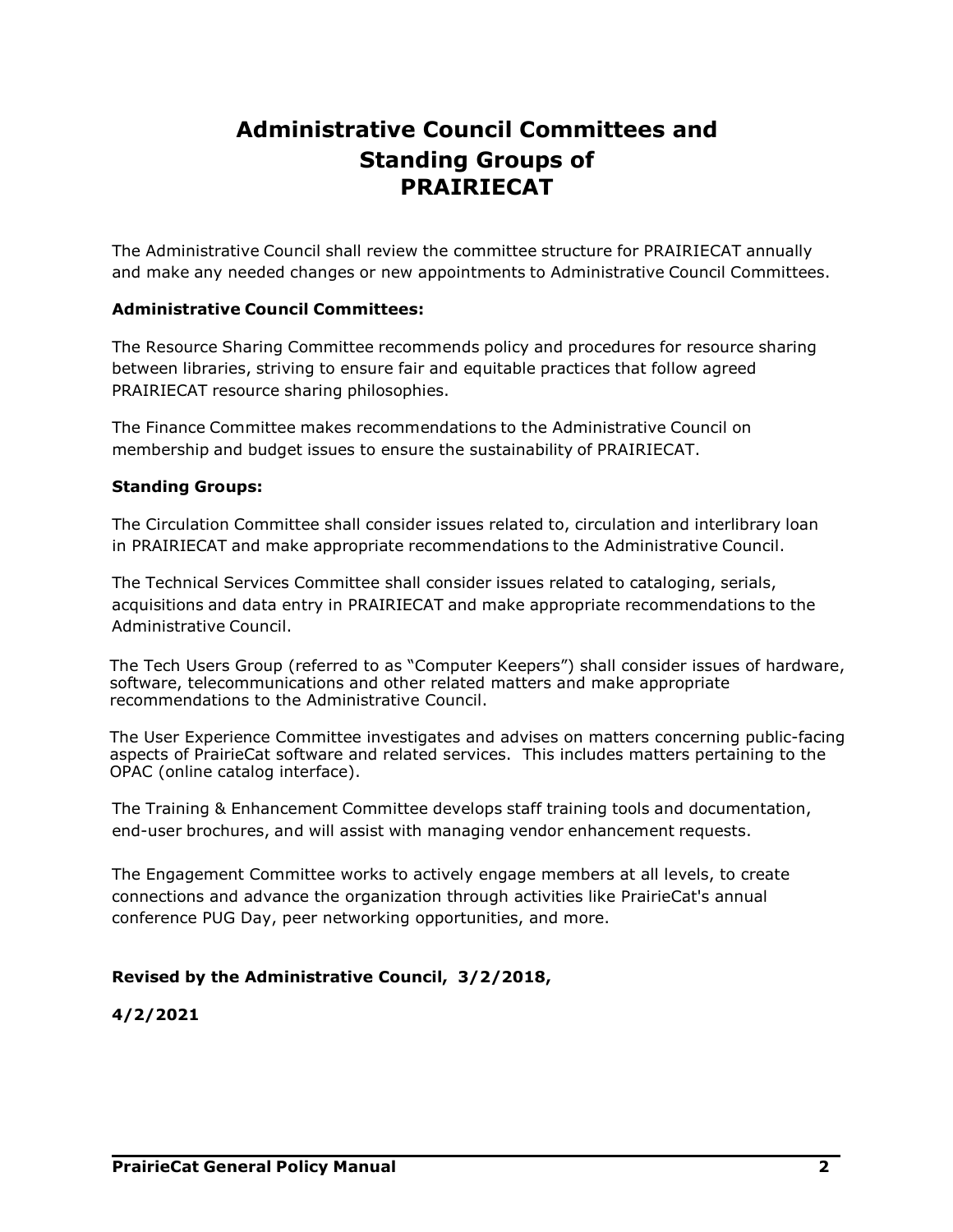## **Cafeteria Options for Member Services**

If fewer than 33% of fully participating members are using a service then it is considered a cafeteria option and not included in the full PRAIRIECAT budget unless the service benefits PRAIRIECAT as a whole. (i.e. Acquisitions)

FY16 PRAIRIECAT Cafeteria Options: Express Lane

### **Approved by the Delegates Assembly, 1/25/2012**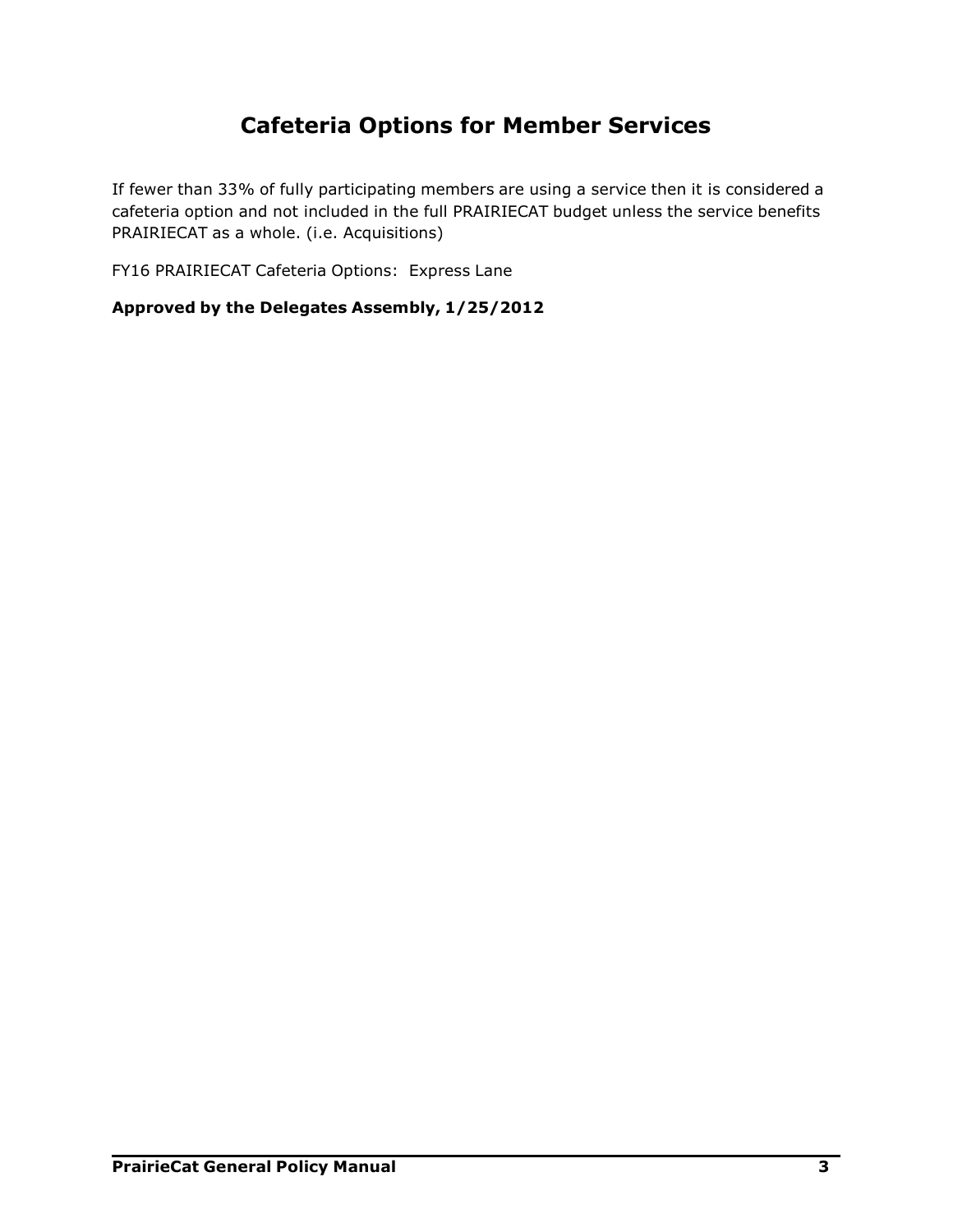## **Developing Collections**

PRAIRIECAT libraries are permitted to add a new type of collection to their library and restrict that collection to local holds only for a period up to one year, to be opened up to the whole consortium for holds after that point. It must be a "new to the library" type of material. The maximum of one year is applicable if at least 25% of member libraries purchase that type of material. If fewer than 25% of libraries purchase that type of material, owning libraries may keep the materials as a developing collection until 25% of libraries have it.

**Approved by the Delegates Assembly on 10/26/2011**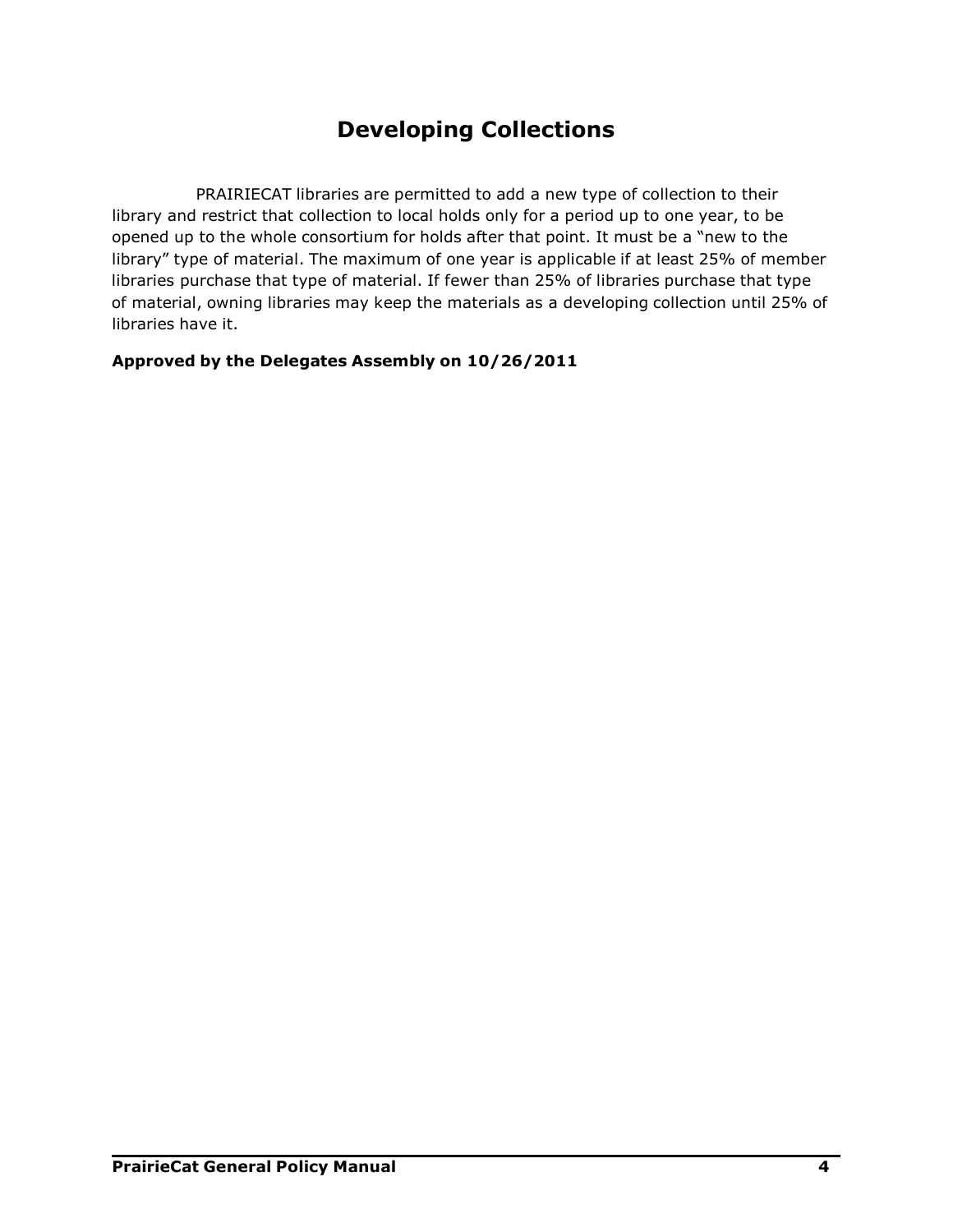## **Ecommerce Payment & Refund Policy**

These Payment Terms apply to payments you make to PRAIRIECAT.

By using PRAIRIECAT Ecommerce services, you agree to pay all charges in effect at that time for the fees or services you buy, along with all applicable taxes and other fees. You authorize PRAIRIECAT to charge your Payment Method for your initial transaction, as well as any future transaction.

If we are unable to charge your Payment Method (for example, because your credit card has expired), you are still responsible for paying us. All ECommerce fees are non-refundable. All amounts are to be paid in US Dollars.

#### **Refunds of Ecommerce Payments**

PRAIRIECAT will not issue refunds for any payments made through Ecommerce. Any user who believes they are entitled to a refund should contact their home library to discuss the issue.

### **Approved by the Administrative Council on 10/4/2013**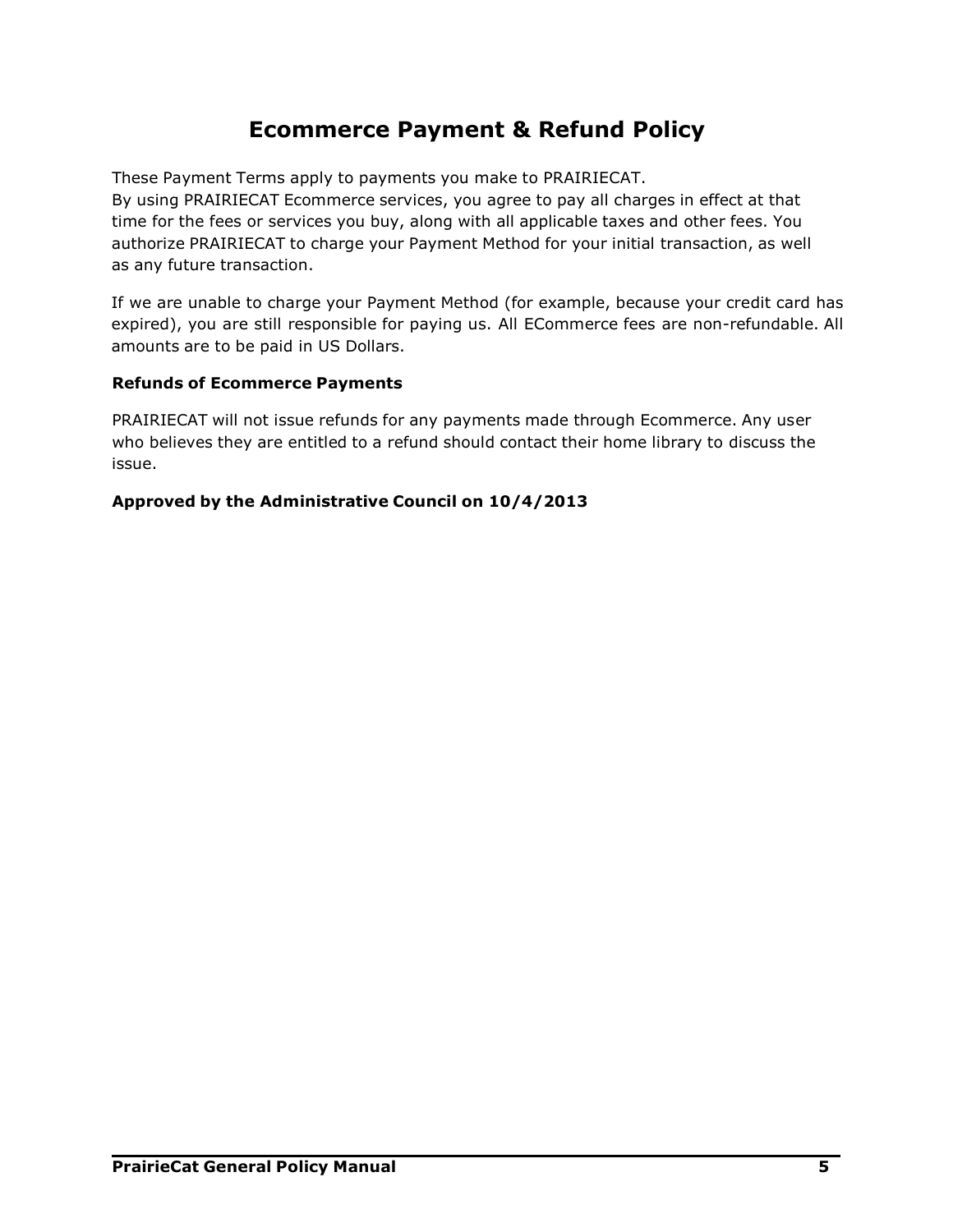# **Resolution Establishing The Process For Participation By Electronic Means In Meetings**

**WHEREAS,** the Open Meetings Act, 5 ILCS 120/1 *et seq.*, allows for participation of members of a public body in a meeting via electronic means in certain circumstances; and

**WHEREAS**, electronic participation, which includes video or audio conference, is allowed if a quorum of the members of the public body is physically present at the location of an open or closed meeting; and

**WHEREAS**, in order to permit electronic attendance at meetings, the public body must pass rules regarding when electronic participation is permitted; and

**WHEREAS**, the Administrative Council desires to allow for electronic attendance in certain circumstances and in accordance with state law.

**NOW, THEREFORE, BE IT RESOLVED** by the Chair and Administrative Council of PRAIRIECAT, as follows:

**SECTION 1:** That the recitals set forth above are incorporated as Section 1 of this Resolution.

**SECTION 2:** Notices of meetings to be conducted in which an Administrative Council member, Delegates Assembly member, Executive Committee member or Standing Group member participates by electronic means shall be given in accordance with the Open Meetings Act. Minutes of such meetings shall reflect which member(s) attended via electronic means.

**SECTION 3:** A quorum of each body (Administrative Council, Delegates Assembly, Executive Committee and Standing Group) must be physically present at the location of its meeting.

**SECTION 4:** The following rules shall apply for the conduct of any meeting at which any such member participates via video or audio conference:

A. Except where it is not practicable, the member who cannot be physically present at a meeting for one of the reasons described below and who wishes to attend via electronic means shall give notice to the Chair not less than forty-eight (48) hours before the meeting date.

B. If the member provides notice of electronic participation before the meeting agenda is posted, the names of any members who will participate via electronic means shall be listed on the agenda and the agenda shall state whether the member is participating via video or audio conference. In all other cases, the member presiding at the meeting shall announce the name of the member participating via electronic means, the member's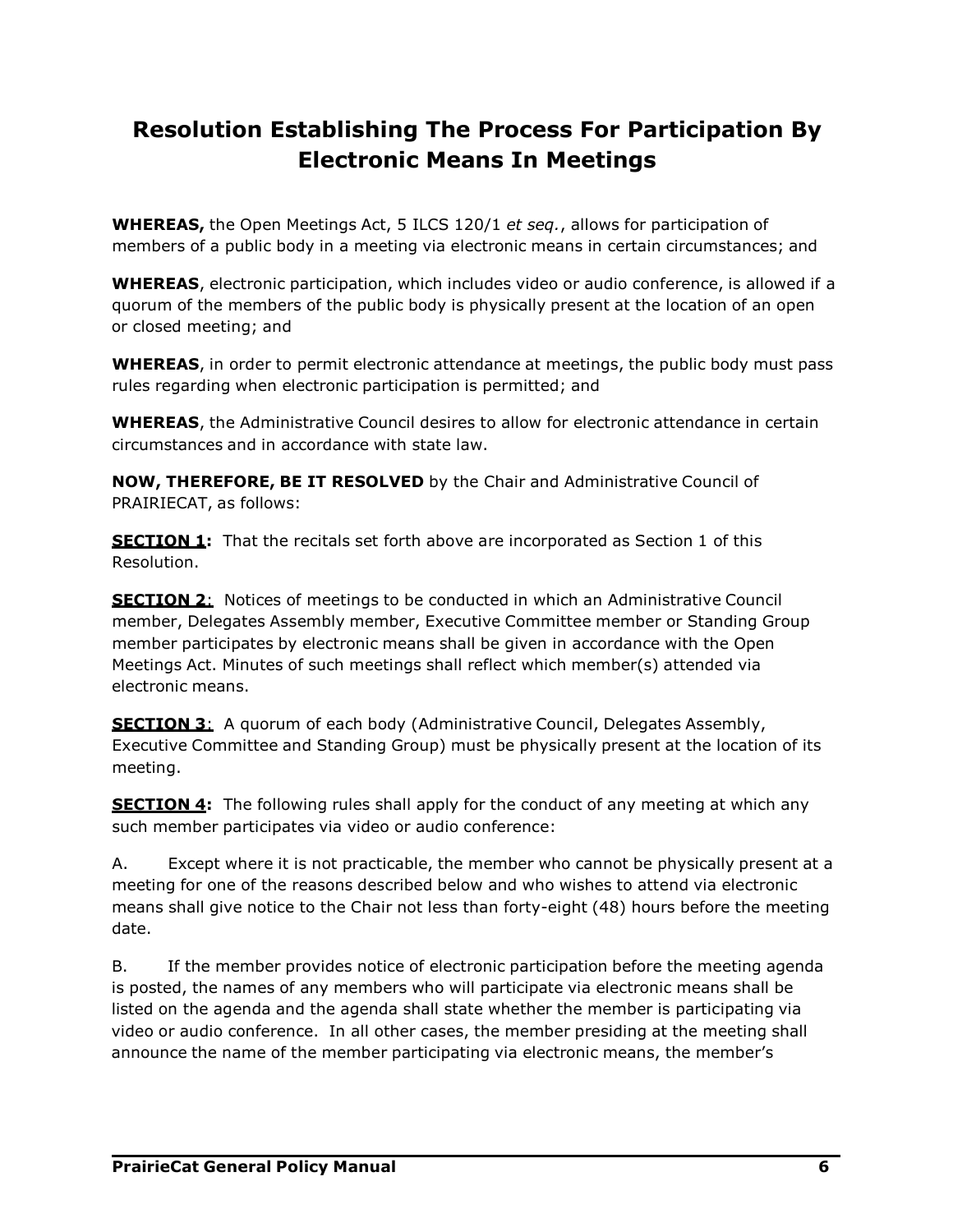method of participation and indicate the qualifying reason for it in the record before roll call is taken.

C. Members may participate in a meeting via electronic means if the members are prevented from physically attending for any of the following reasons:

- 1. Personal illness or disability;
- 2. Employment purposes;
- 3. Absence due to PRAIRIECAT business; or
- 4. Family or other emergency

D. At all meetings where a member participates via electronic means, all votes shall be taken by roll call vote. The member, if participating via audio conference, must, each time he/she wishes to speak, identify himself/herself by name and be recognized by the presiding officer before speaking.

E. The member participating electronically and other members of the Administrative Council, Delegates Assembly, Executive Committee and Standing Group must be able to communicate effectively, and any members of the audience at the meeting in question must be able to hear all communications at the meeting site. Before allowing electronic attendance at any meeting, PRAIRIECAT shall provide electronic communication equipment adequate to accomplish this objective at the meeting site.

**SECTION 5:** That the Chair is authorized and directed to sign and the Secretary is authorized and directed to attest to this Resolution.

**SECTION 6:** This Resolution shall be in full force and effect immediately upon its passage.

ADOPTED by PRAIRIECAT this \_6th\_**\_\_\_\_day of \_\_\_\_\_October\_\_\_\_\_\_\_\_**, 2010.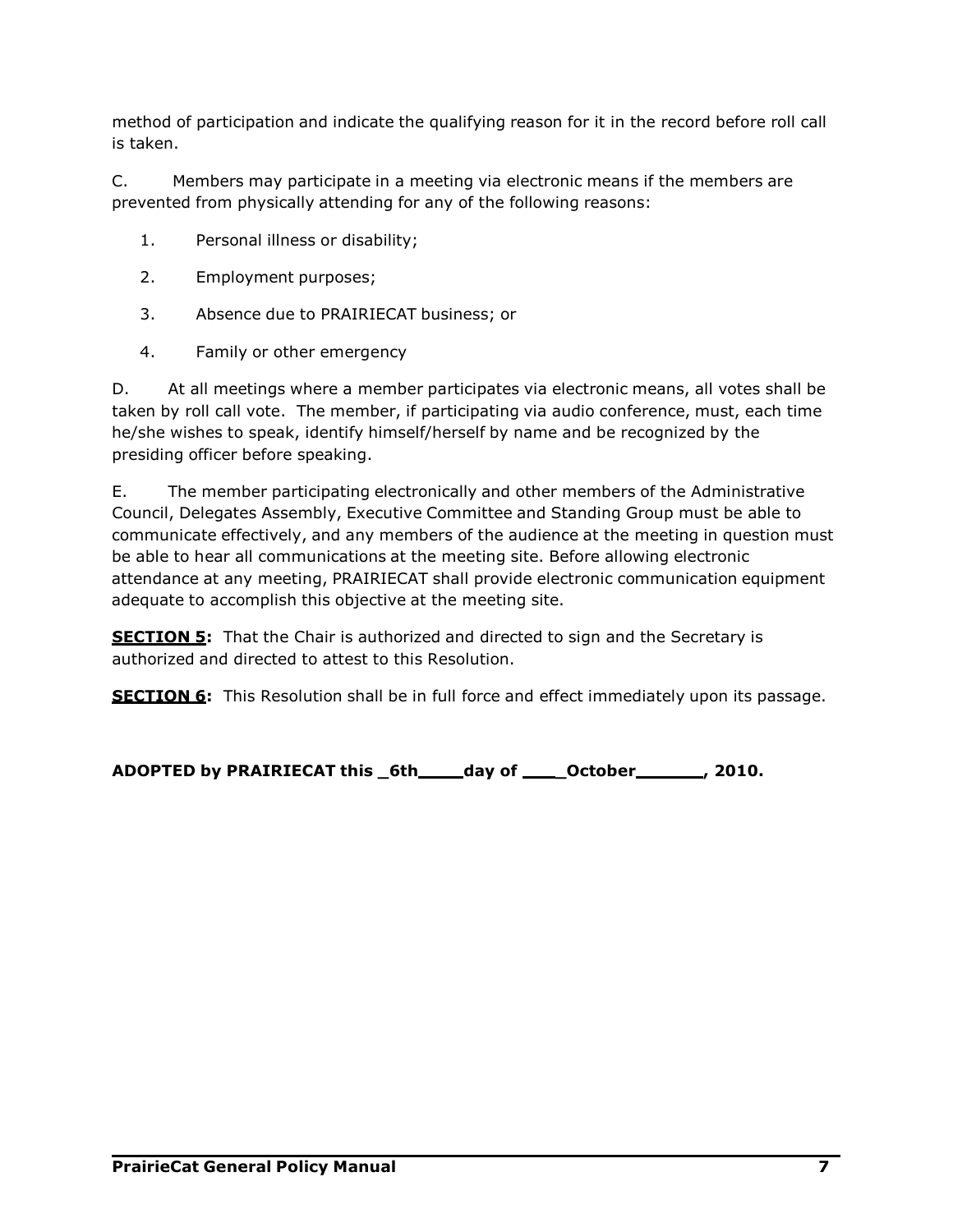## **Email for Administrative Council Members**

Administrative Council members will be assigned PRAIRIECAT-issued email addresses for the duration of their terms. Member libraries will use the PRAIRIECAT-issued email addresses to contact Administrative Council members, and vice versa. Official PRAIRIECAT communications will be conducted using the PRAIRIECAT-issued email addresses. Under no circumstances will Administrative Council members use any electronic communications method, including but not limited to, PRAIRIECAT-issued email addresses, personal or local library-issued email addresses, and texting via personal or local library-issued devices, to conduct business in a manner that would violate the Illinois Open Meetings Act [5 ILCS 120/].

### **Approved by the Administrative Council on 1/4/2013**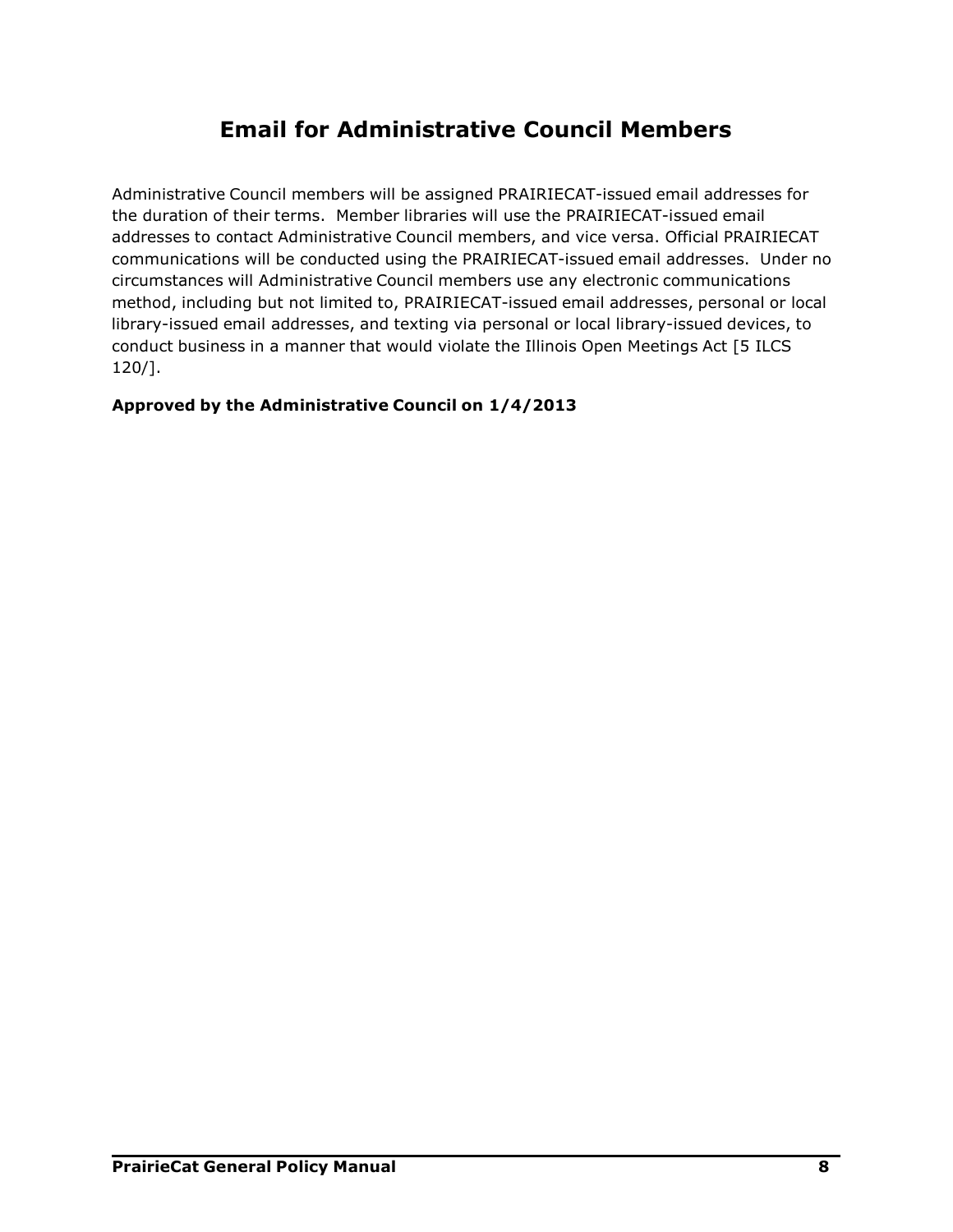# **Equipment Disposal**

Equipment owned by PRAIRIECAT that, in the judgment of the PRAIRIECAT Director and/or the PRAIRIECAT Administrative Council, is no longer necessary or useful for operational purposes may be disposed of in the following manner:

- 1. Equipment of any value may be donated or sold to any PRAIRIECAT library, or any tax-supported library, library consortium, or Illinois regional library system under such terms or conditions as the PRAIRIECAT Administrative Council may determine. PRAIRIECAT member libraries will be given preference.
- 2. Equipment having a unit value of less than \$1,000 may be disposed of as the Director or designated staff may determine.
- 3. For property over \$1,000, the PRAIRIECAT Administrative Council shall publish notice of the availability and location of the real or personal property, the date and terms of the proposed sale, giving such notice once each week for 2 successive weeks. The notice shall be published in one or more newspapers published within the boundaries of RAILS and also posted on PRAIRIECAT's website.
- 4. On the day of the sale, the PRAIRIECAT Administrative Council may sell such property for a price determined by the Administrative Council, or to the highest bidder. Where the Administrative Council deems the bids inadequate, it may reject such bids and re-advertise the sale.

Adapted from Illinois Compiled Statutes, Chapter 75 (Illinois Library System Act), Section 16

## **Approved by the Administrative Council on 1/4/2013**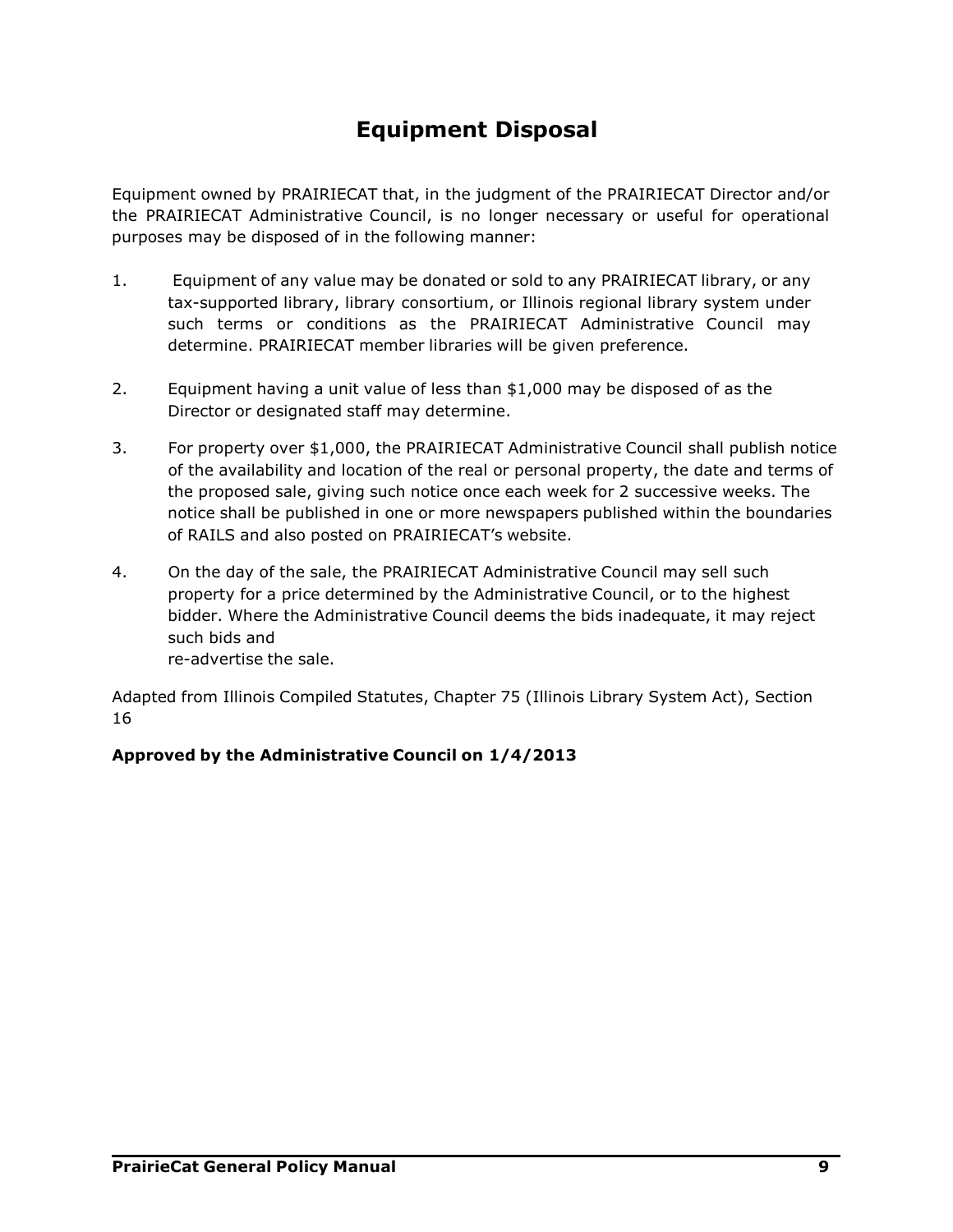# **Fiscal Accountability**

### **I. Purpose**

The purpose of the PRAIRIECAT Fiscal Accountability Policy is to provide a framework for the fiscal operations of the consortium, to assure sound fiscal management and to outline responsibilities for management of the consortium's shared funds.

## **II. Scope of Policy**

This Fiscal Accountability Policy applies to the financial and investment activities of all funds under the direction of PRAIRIECAT. This Fiscal Accountability Policy will also apply to any new funds or temporary funds placed under the direction of PRAIRIECAT. In the event that this Policy is inconsistent with the PRAIRIECAT Bylaws, Illinois Compiled Statutes or the Illinois Administrative Regulations, the Bylaws, statutes and regulations shall take precedent.

### **III. General**

- A. PRAIRIECAT's financial policies and procedures will be in accordance with the requirements and intents as outlined in Illinois law, rule and regulation.
- B. All PRAIRIECAT investment activities shall use a "prudent person" standard of care. PRAIRIECAT will annually purchase liability insurance for PRAIRIECAT and for its officers and directors.
- C. The current and past seven years' financial records of PRAIRIECAT shall be maintained and kept at PRAIRIECAT headquarters, except in cases when the temporary removal of such records is required by law or by auditing procedures. PRAIRIECAT will maintain records at least as long as and in accordance with conditions required by the Local Records Act (50 ILCS 205).
- D. PRAIRIECAT will maintain an inventory of all equipment purchased as required by **State**

Administrative Rule 23 IL ADC 3030.26.

- E. Roll call action will be taken by the PRAIRIECAT Administrative Council on all financial matters. Directors with economic conflicts of interest shall abstain from voting, in accordance with the Public Officer Prohibited Activities Act (50 ILCS 105) or any other applicable state statute, rule or regulation.
- F. The total budget will be approved by the PRAIRIECAT Delegates Assembly.
- G. Line item transfers during the fiscal year may be made by the Administrative Council In accordance with the Fiscal Accountability Policy.

## **IV. Deposits**

A. All income received by PRAIRIECAT will be deposited to appropriate accounts at least monthly or whenever the amount of receipts totals more than \$500, in accordance with appropriate internal control procedures.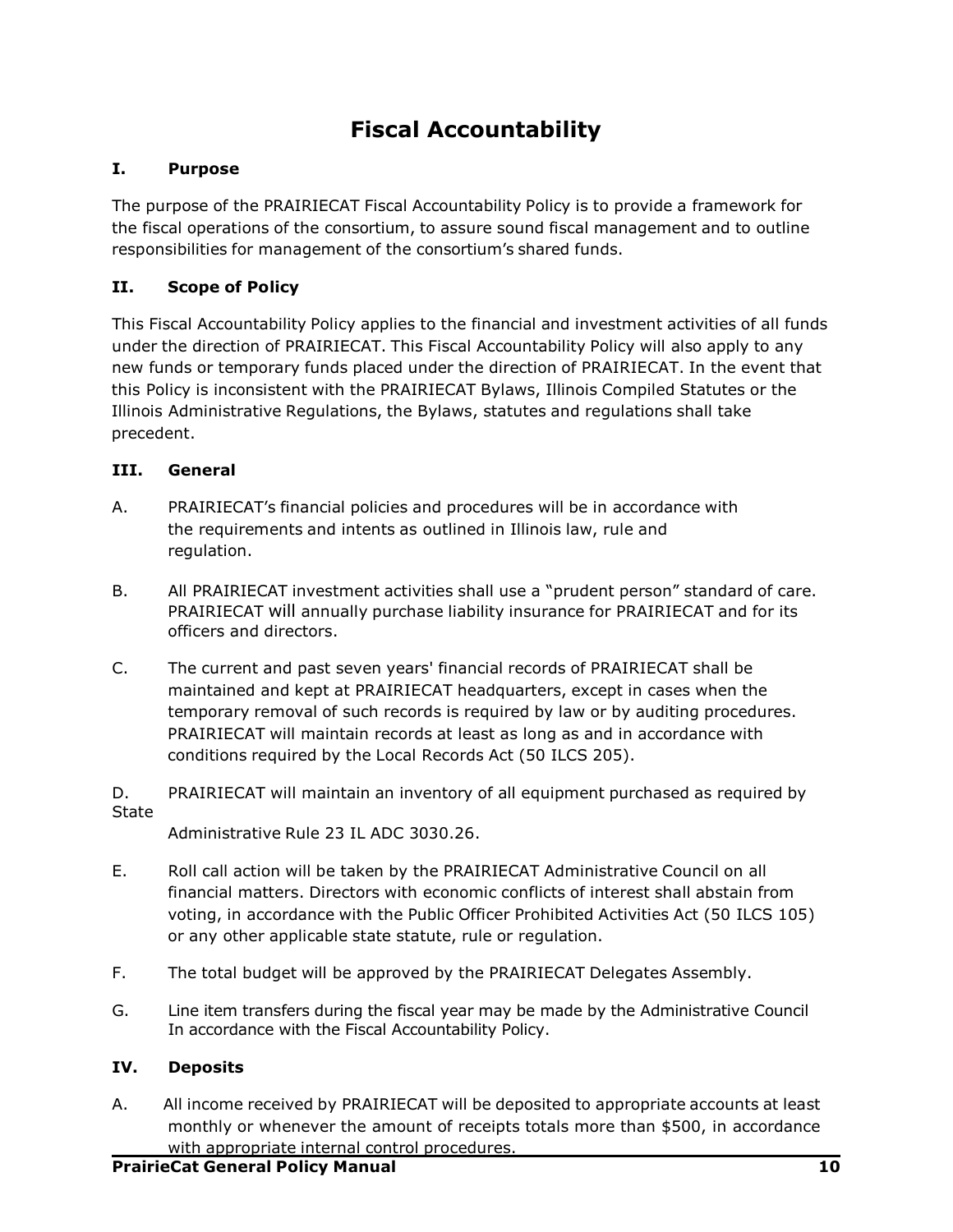B. Deposits in any one institution may not exceed the FDIC or NCUA insured amount, without a signed collateralization agreement with the institution and with assets of the agreement to be held by a third party in PRAIRIECAT's name.

### **V. Expenditures and Other Financial Transactions**

- A. Authorized signatories are by title the PRAIRIECAT Chair, Vice-Chair, Secretary, and Treasurer.
- B. All financial transactions by check require two signatures with at least one in-person signature. All financial transactions will be reported to the PRAIRIECAT Administrative Council at its regularly scheduled meetings.
- C. The PRAIRIECAT Director shall be required to file statements of economic interest with the appropriate county clerk or state authorities. RAILS will provide the Illinois State Library with the names of all staff who have filed a Statement of Economic Interest within seven days after the deadline for filing.

### **VI. Investments**

A. The objective is to invest all funds under PRAIRIECAT's control in a manner that will provide the highest investment return using authorized instruments , while meeting the consortium's daily cash flow demands and in conformance with the Illinois Public Funds Investment Act (30 ILCS 235/2.5). In selecting financial institutions and investment instruments to be used, the following general objectives should be considered:

1. **Safety:** Investments shall be undertaken in a manner that seeks to ensure the preservation of capital.

2. **Maintenance of sufficient liquidity to meet current obligations:** In general, investments should be managed to meet liquidity needs for the current month plus one month (based on forecasted needs).

3. **Return on investment:** Within the constraints of Illinois law and this policy, every effort should be made to maximize return on investments made. All available funds will be placed in investments or kept in interest-bearing deposit accounts at all times.

4. **Simplicity of management:** The time required by staff to manage investments shall be kept to a minimum.

B. The PRAIRIECAT Director is responsible for recommending to the Administrative Council financial institutions that will be the depositories for PRAIRIECAT. The Administrative Council will select financial institutions. Any financial institution, upon meeting the requirements of the Illinois Compiled Statutes and of this policy, may request to become a depository for PRAIRIECAT funds. PRAIRIECAT will take into consideration security, size, location, financial condition, service, fees, competitiveness, and the client relations involvement of the financial institution when choosing depositories.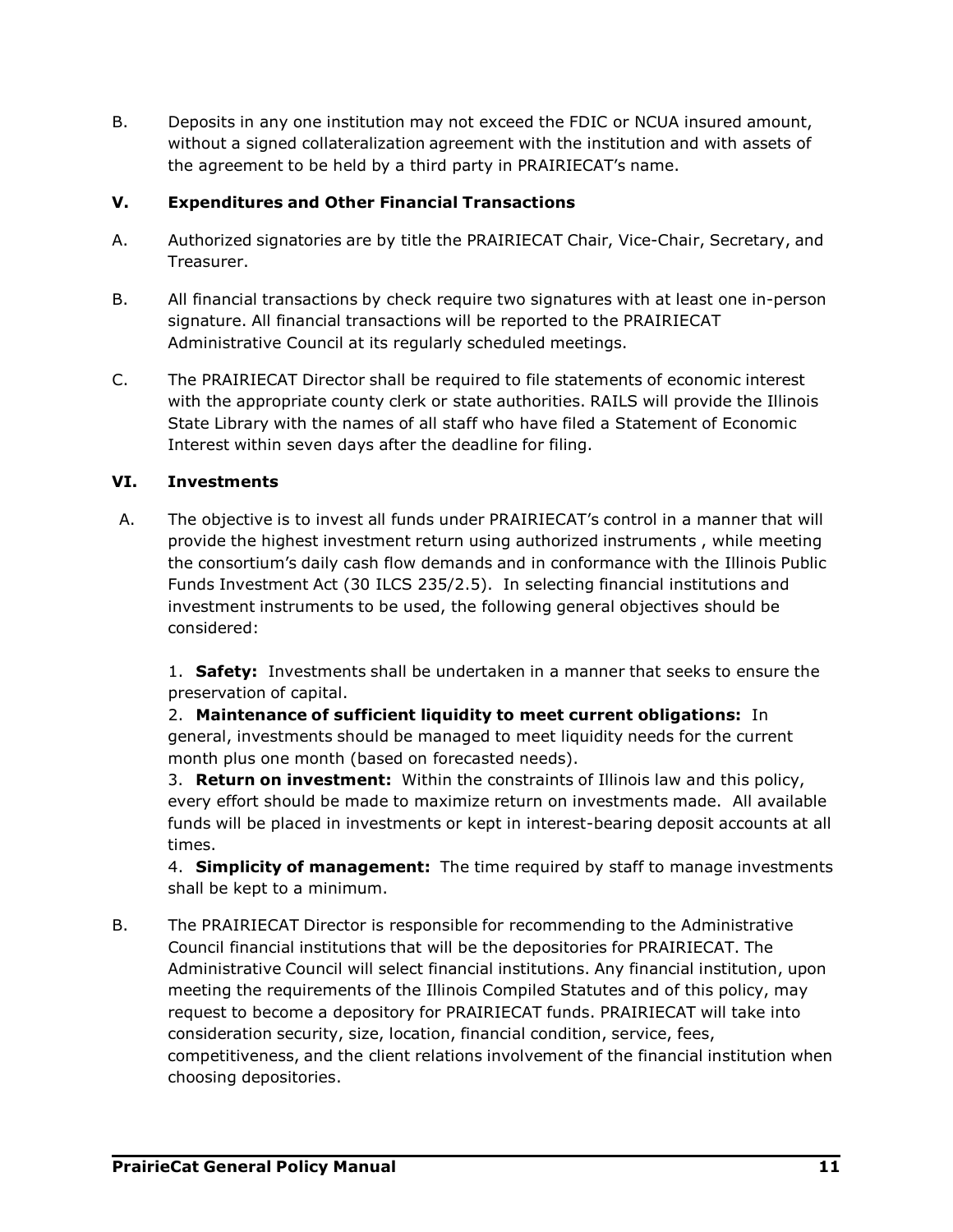- C. Management and administrative responsibility for the investment program is delegated to the PRAIRIECAT Director. The PRAIRIECAT Director is responsible for establishing internal controls and written operational procedures designed to prevent loss, theft or misuse of funds.
- D. Reporting: investments and the status of such accounts will be reported at each regularly scheduled meeting of the Administrative Council and include interest earned as of the report date.
- E. Ethics and Conflicts of Interest: Officers and employees involved in the investment process shall refrain from personal business activities that might conflict with the proper execution and management of the investment program, or that could impair their ability to make impartial decisions, or that could give the appearance of impropriety. Such individuals shall disclose any material financial interests in financial institutions with which PRAIRIECAT conducts business. They shall further disclose any personal financial/investment positions that could be related to the performance of the investment portfolio.

#### **VII. Funds and Net Position**

PRAIRIECAT's financial accounting shall consist of one general fund which shall operate on a July 1st through June  $30<sup>th</sup>$  fiscal year. The General Fund is detailed in the annual budget. A report of the General Fund's year-to-date and previous-month activities shall be presented to the Administrative Council at each month's meeting. The assets within that fund are divided into designated and undesignated assets:

- A. Undesignated funds the purpose is to provide the fiscal structure required to conduct the day-to-day operations of PRAIRIECAT. Monies in the undesignated funds are to be maintained in a checking account in such amount as is required to meet expenditure demands. Additional funds may be deposited in an interestbearing account in such manner as to gain the maximum possible financial benefit while maintaining emergency access to those funds. Investment income shall be reinvested. The undesignated funds will not exceed 12 months of projected operating expenses; any amounts in excess of 12 months operating expenses will be designated for future capital expenditures by the Administrative Council.
- B. Capital Reserves) –the purpose is to maintain and grow funds that may be necessary for future major repairs of or replacements to hardware and software used by PRAIRIECAT. In order to grow the reserves and prepare to meet future needs, it is a goal of PRAIRIECAT to include at least a \$25,000 allocation into designated future capital expenditures as part of each annual budget. A portion of each PRAIRIECAT member's annual fees are specifically earmarked as designated for future capital expenditure contributions. In addition, each new PRAIRIECAT member is required to make an initial contribution designated for future capital expenditures, as specified in Appendix A of this manual.
- C. Net Position it is the goal of PRAIRIECAT to maintain a fund balance, or reserve, in an amount of no less than 25% of annual General Fund expenditures at all times. Any fiscal-year-end funds budgeted but not expended shall remain in the General Fund as part of fund balance or shall be allocated to expenditures in the following fiscal year.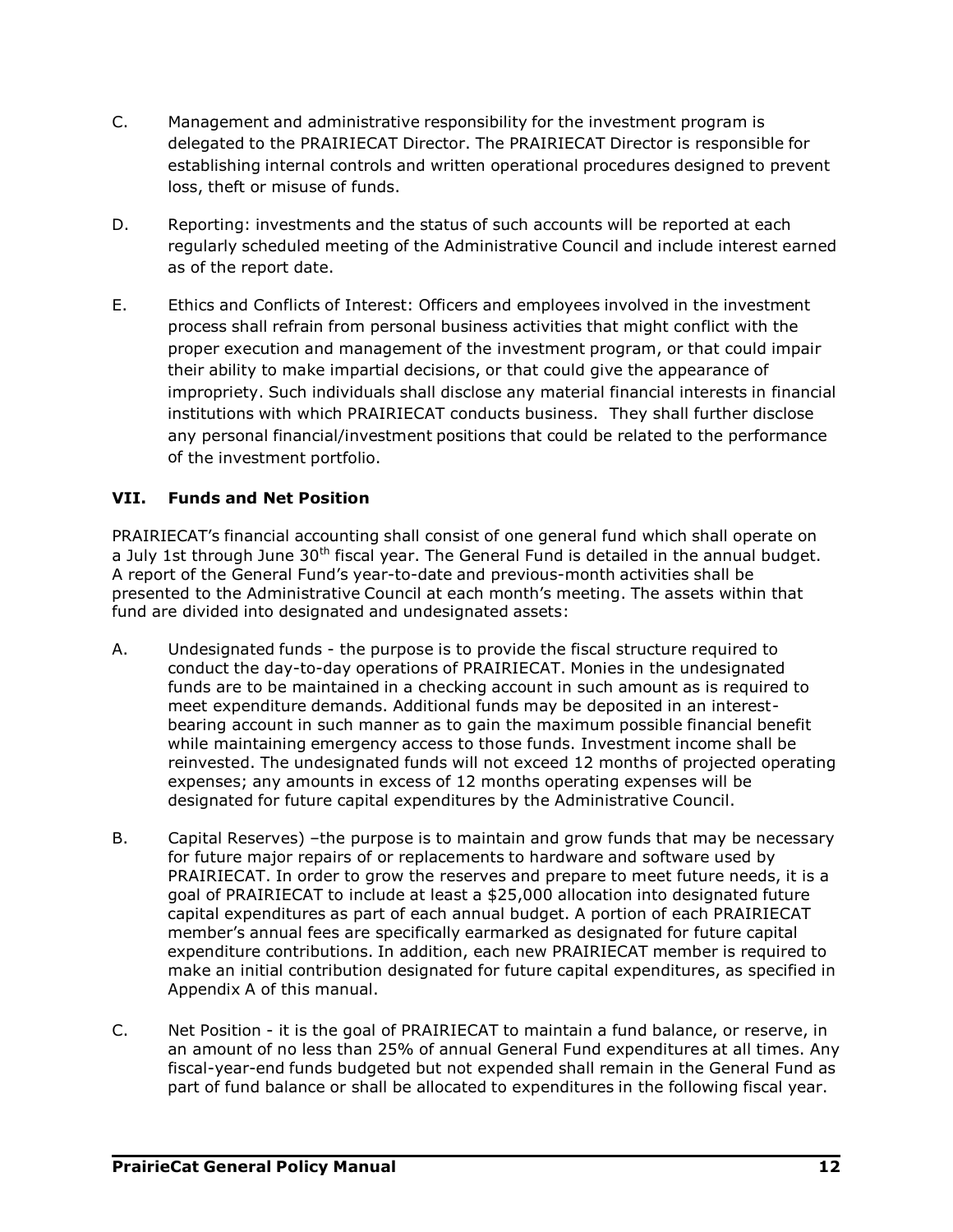#### **VIII. Grant Contracts**

- A. The PRAIRIECAT Director is authorized to sign contracts for receipt of funds for grants that have been awarded.
- B. Occasionally PRAIRIECAT may be granted funds upon which no interest may be earned due to Federal government regulation. In such a case, the PRAIRIECAT Director is authorized to establish an additional account for grant funds at a financial institution with which PRAIRIECAT has a working relationship.

#### **IX. Purchasing/Sale of Goods and Services**

A. All purchases for goods and services for PRAIRIECAT shall be authorized by the PRAIRIECAT Director through established procedures. PRAIRIECAT may utilize educational and special discounts that benefit PRAIRIECAT.

#### B. Purchases of \$20,000 or More

1. All contracts for supplies, materials or work involving an expenditure of \$20,000 or more, other than professional services, shall be awarded to the lowest responsible bidder after due advertisement at least once in a newspaper or newspapers of general circulation within the area of the consortium not less than 14 days before the bid date.

2. All competitive bids for contracts involving an expenditure of \$20,000 or more must be sealed by the bidder and must be opened by an Administrative Council member or the PRAIRIECAT Director at a public bid opening at which the contents of the bids must be announced. Each bidder must receive at least three days notice of the time and place of the bid opening.

3. The PRAIRIECAT Administrative Council may reject any and all bids and readvertise. The consortium shall not be required to accept a bid that does not meet the consortium's established terms of delivery, quality and serviceability requirements.

4. In the event purchases are made through a joint purchasing program of the State of Illinois, or other intergovernmental cooperative purchasing activity, which awards its purchases on the basis of competitive bids in accordance with the Governmental Joint Purchasing Act (30 ILCS 525), the requirements above are waived.

5. Competitive bidding is not required in the following cases: salaries and wages of employees; library materials; purchases and contracts for the use, purchase, delivery, movement or installation of automation equipment, software or services and telecommunications equipment software and services; contracts for utility services such as water, light and heat; where services are required for legal counsel, professional engineering and architectural services, provided that procurement of such engineering or architectural services complies with the Local Government Professional Services Selection Act (50 ILCS 510); for artistic skills or for professional services pursuant to a written contract; and maintenance or service contracts for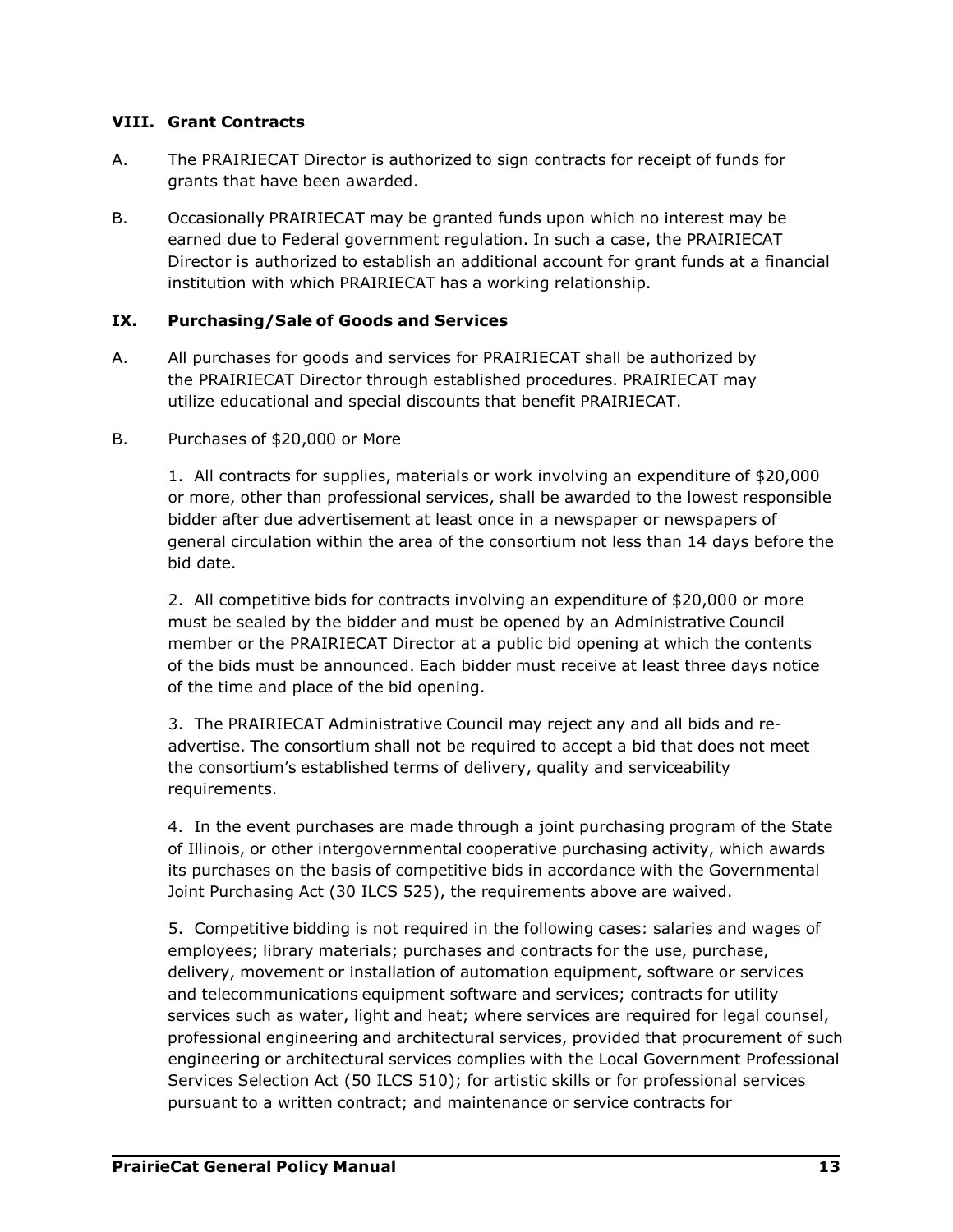equipment or software where the work will best be performed by the manufacturer or installer, or by the authorized agent for the manufacturer or installer.

6. Any unbudgeted expenditure of more than \$20,000 must be approved by the PRAIRIECAT Delegates Assembly.

### C. Purchases of More than \$5,000 but Less than \$20,000

1. Any purchase by PRAIRIECAT for services, materials, equipment or supplies, other than professional services, with a value greater than \$5,000 but less than \$20,000 shall be made, whenever feasible, on the basis of three or more competitive quotations. Approval of unbudgeted amounts less than \$5,000 may be made by the Director of PrairieCat. Purchases of more than \$5,000 but less than \$20,000 must be approved by the Administrative Council.

2. Any unbudgeted expenditure of more than \$20,000 must be approved by the PRAIRIECAT Delegates Assembly.

#### D. Credit Cards/Accounts

PRAIRIECAT will maintain credit card accounts for use by the PRAIRIECAT Director and the Member Services Supervisor in conducting PRAIRIECAT business. All expenditures must be documented with receipts to support all purchases.

#### **X. Donations**

- A. Donations of money, real property, library books or other materials, equipment, or services to PRAIRIECAT may be accepted when such a gift or its acceptance:
	- 1. Contributes to the achievement of the PRAIRIECAT Long Range Plan.
	- 2. Does not conflict with PRAIRIECAT policies.

3. Does not impose any restriction on PRAIRIECAT as a condition of the donation, unless such restriction is formally accepted by PRAIRIECAT Administrative Council action.

4. Is not likely to be perceived as an endorsement of an individual, a product, or a service.

5. May be used or disposed of at the discretion of PRAIRIECAT, unless otherwise mutually agreed to by the donor and the PRAIRIECAT Administrative Council at the time of the donation.

#### **XI. Budget**

- A. PRAIRIECAT's fiscal year shall be July 1 through June 30.
- B. In October of each year, the Council shall prepare and submit a proposed budget for the forthcoming fiscal year to the Delegates Assembly.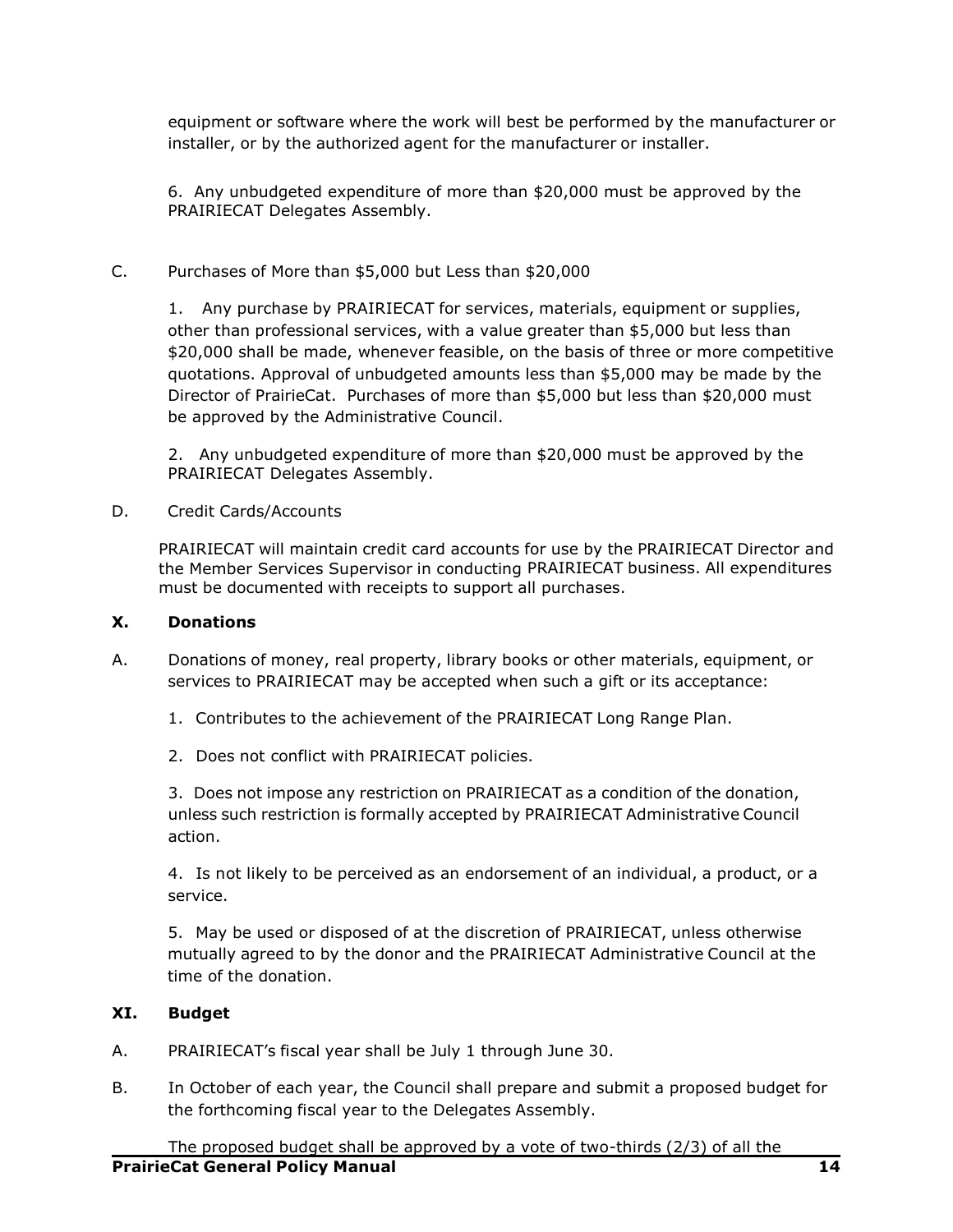Representatives of the Delegates Assembly at its April meeting. Line item transfers during the fiscal year may be made by the Administrative Council.

### **XII. Audit**

A. An outside audit of all PRAIRIECAT and grant accounts will be conducted annually and reviewed by the PRAIRIECAT Administrative Council. The auditor will give an annual presentation of the audit to the PRAIRIECAT Administrative Council.

B. The PRAIRIECAT Director will, at least once every 5 years, solicit bids from at least three auditing firms based on recommendations of the Committee.

#### **XIII. Room Fees**

PRAIRIECAT shall abide by the room policy of the hosting location. PRAIRIECAT will alternate meeting locations as needed and practical, making prudent decisions following the overall meeting budget.

#### **Approved by the Administrative Council, 8/5/2016, 3/2/2018, 12/7/2018, 9/1/2021**

#### **Approved by the Delegates Assembly, 10/26/2016**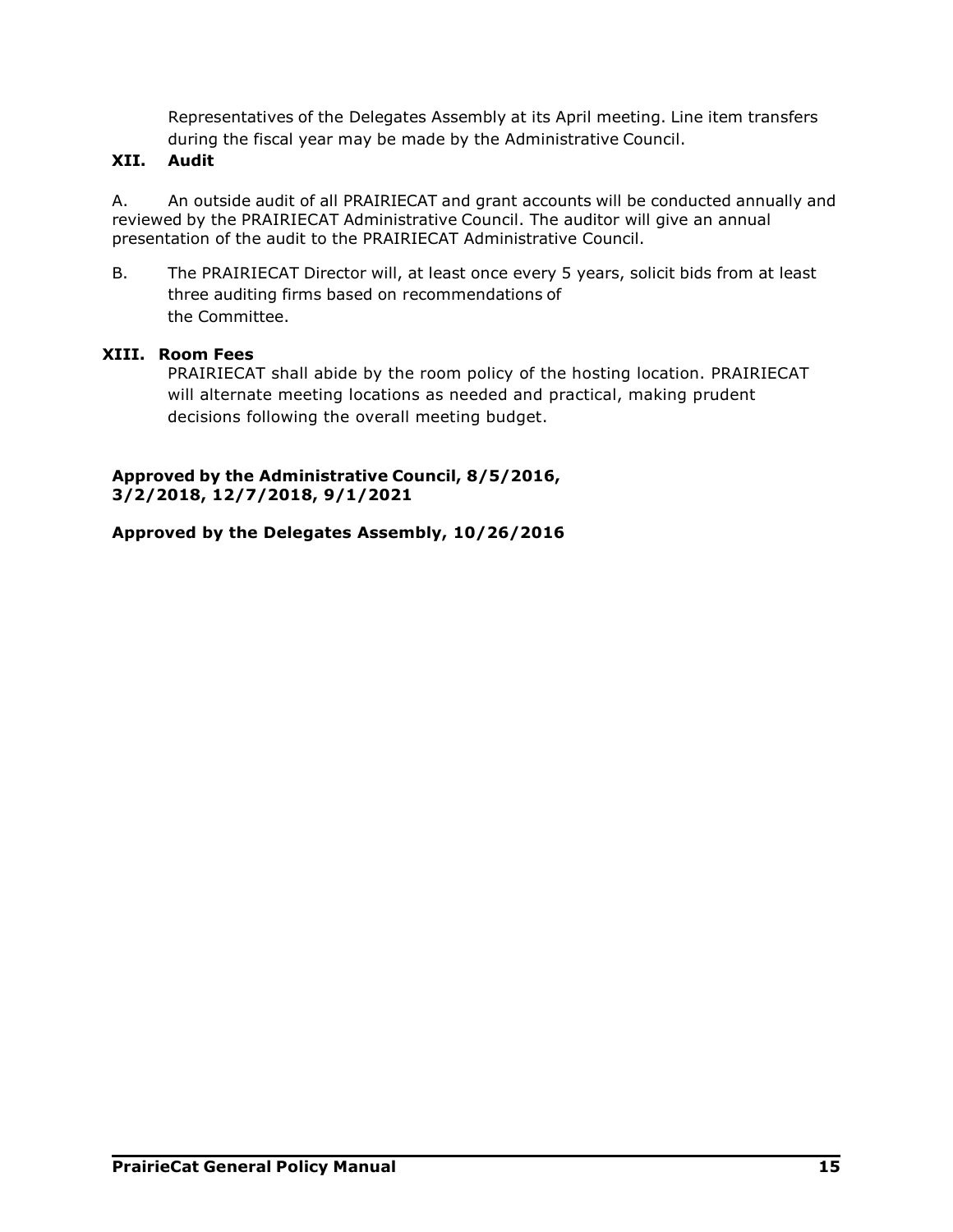# **Freedom of Information Act (FOIA)**

- I. A brief description of our public body is as follows:
- A. A consortium of libraries that share an integrated library system.
- B. An organizational chart is below.
- C. The total amount of our operating budget for FY 2012/2013 is: \$798,629. Funding sources are membership fees and service charges.
- D. The office is located at this address: 220 W. 23rd Avenue, Coal Valley, IL 61240.
- E. We have approximately the following number of persons employed:
	- 1. Full-time 0
	- 2. Part-time 0

PRAIRIECAT contracts for services from the Reaching Across Illinois Library System. The RAILS employees assigned to the PRAIRIECAT contract are delineated in the organizational chart below.

- F. The following organization exercises control over our policies and procedures: *The PRAIRIECAT Administrative Council,* which meets monthly on the 1<sup>st</sup> Friday of each month at 9:30 AM at various member library buildings
- G. We are required to report and be answerable for our operations to the PRAIRIECAT Delegates Assembly.

II. You may request the information and the records available to the public in the following manner:

- A. Submit a written request. You may use the attached request form.
- B. Your request should be directed to the following individual: Judy Hutchinson, FOIA Officer.
- C. You must indicate whether you have a "commercial purpose" in your request.
- D. You must specify the records requested to be disclosed for inspection or to be copied. If you desire that any records be certified, you must specify which ones.
- E. To reimburse us our actual costs for reproducing and certifying (if requested) the records, you will be charged the following fees:
	- i. There is a \$1.00 charge for each certification of records.
	- ii. There is no charge for the first fifty (50) pages of black and white text either letter or legal size;
	- iii. There is a \$.15 per page charge for copied records in excess of 50 pages;
	- iv. The actual copying cost of color copies and other sized copies will be charged.
	- v. There is a charge of \$10.00 per hour for each hour of searching and retrieval in excess of eight hours.
	- vi. The actual cost of retrieving and transporting public records from an off-site storage facility when the public records are maintained by a third-party storage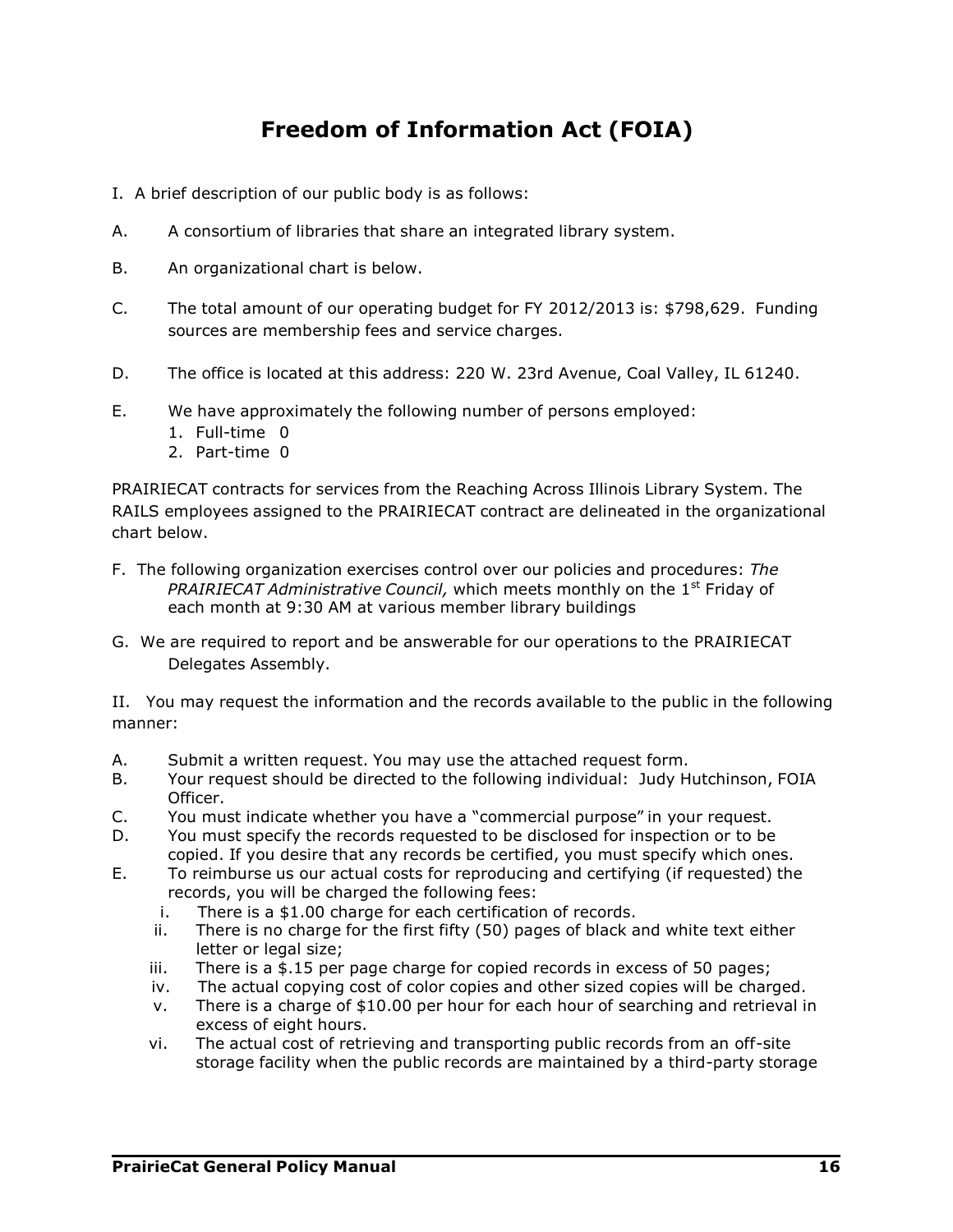company under contract with the library will be charged for commercial purpose requests.

- F. If the records are kept in electronic format, you may request a specific format and *if feasible* they will be so provided, but if not, they will be provided either in the electronic format in which they are kept (and you would be required to pay the actual cost of the medium only, i.e. disc, diskette, tape, etc.) or in paper as you select.
- G. The office will respond to a written request within five (5) working days or sooner if possible. An extension of an additional five (5) working days may be necessary to properly respond.
- H. Records may be inspected or copied. If inspected, an employee must be present throughout the inspection.
- I. You have a right to appeal the denial of your request to the Public Access Counselor ("PAC") at the Office of the Illinois Attorney General. 5 ILCS 140/9.5(a). You can file your Request for Review with the PAC by writing to: Sarah Pratt, Acting Public Access Counselor, Office of the Attorney General, 500 South 2nd Street, Springfield, Illinois 62706, E-mail: [publicaccess@atg.state.il.us.](mailto:publicaccess@atg.state.il.us) You also have the right to seek judicial review of your denial by filing a lawsuit in the State circuit court. 5 ILCS 140/11.The place and times where the records will be available are as follows:

9:00 A.M. to 5:00 P.M. Monday through Friday

Coal Valley Service Center, Reaching Across Illinois Library System

III. Certain types of information maintained by us are exempt from inspection and copying. However, the following types or categories of records are maintained under our control:

- A. Monthly Financial Statements
- C. Operating Budgets
- D. Annual Audits
- E. Minutes of the Administrative Council and Delegates Assembly
- F. Policies
- H. Adopted Resolutions of the Administrative Council

IV. Please see the included PRAIRIECAT/RAILS Organizational Chart.

## **Approved by the Administrative Council on 4/5/2013**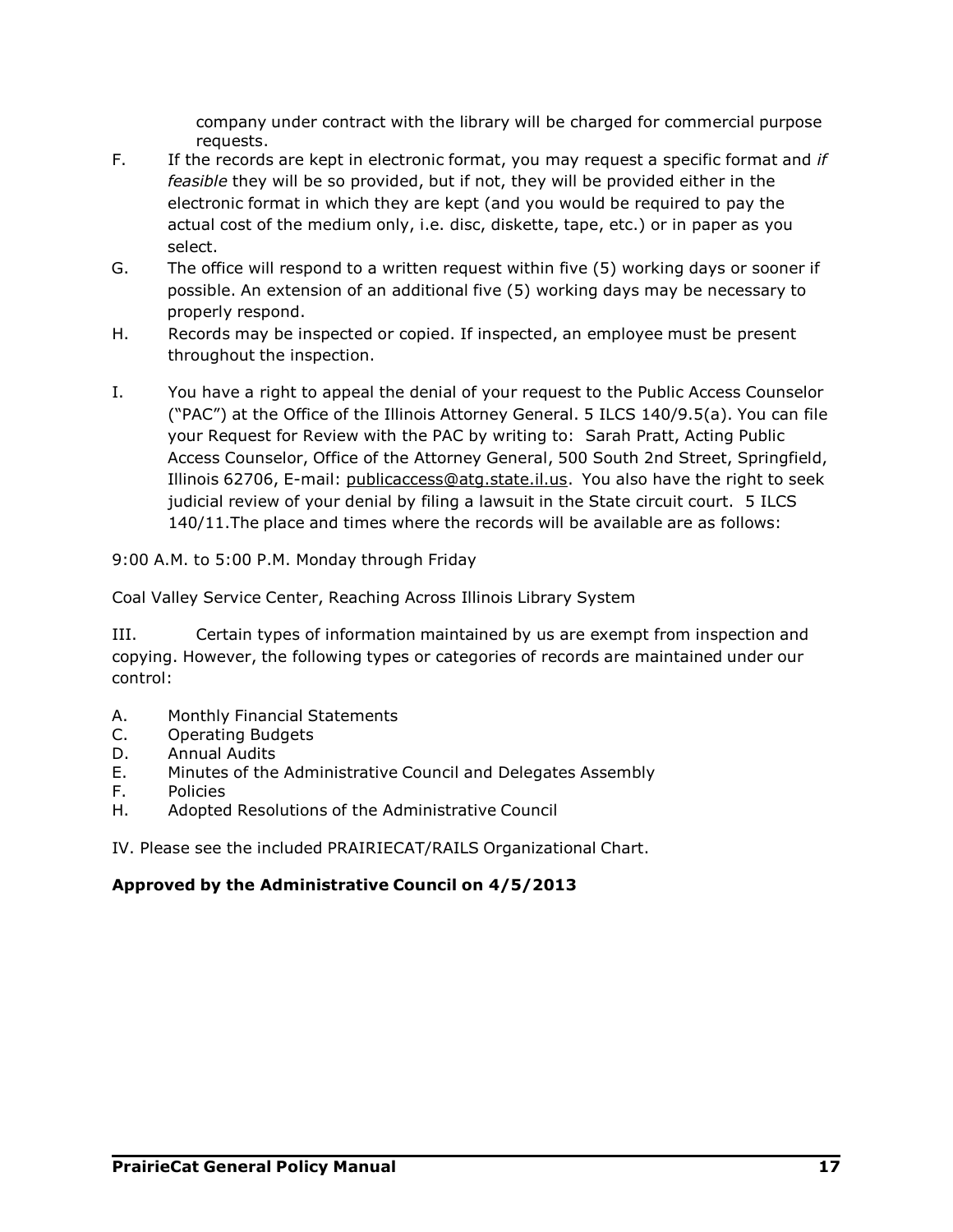## **Freedom Of Information Request**

| Requestor's Name (or business name, if applicable) _____________________________                                                  |    |
|-----------------------------------------------------------------------------------------------------------------------------------|----|
|                                                                                                                                   |    |
|                                                                                                                                   |    |
|                                                                                                                                   |    |
|                                                                                                                                   |    |
|                                                                                                                                   |    |
|                                                                                                                                   | No |
| Description of Records Requested:                                                                                                 |    |
|                                                                                                                                   |    |
| Is the reason for this request a "commercial purpose" as defined in the Act? ___ Yes ___ No                                       |    |
| <b>PRAIRIECAT</b> Response (Requestor does not fill in below this line)                                                           |    |
| A () The documents requested are enclosed.<br>P.                                                                                  |    |
|                                                                                                                                   |    |
| The documents will be made available upon payment of copying<br>O.                                                                |    |
| $costs$ of $\frac{1}{s}$<br>V () For "commercial requests" only: the estimated time of when the                                   |    |
| documents will be available is ___________________, at the prepaid<br>E<br>costs stated above.                                    |    |
| D                                                                                                                                 |    |
| ( )<br>The request creates an undue burden on the public body in<br>D<br>E                                                        |    |
| accordance with Section 3(g) of the Freedom of Information Act,<br>and we are unable to negotiate a more reasonable request.<br>N |    |
| The materials requested are exempt under Section 7<br>I<br>( )                                                                    |    |
| Freedom of Information Act for the following reasons:<br>Е<br>Individual(s) that determined request to be denied and title:<br>D  |    |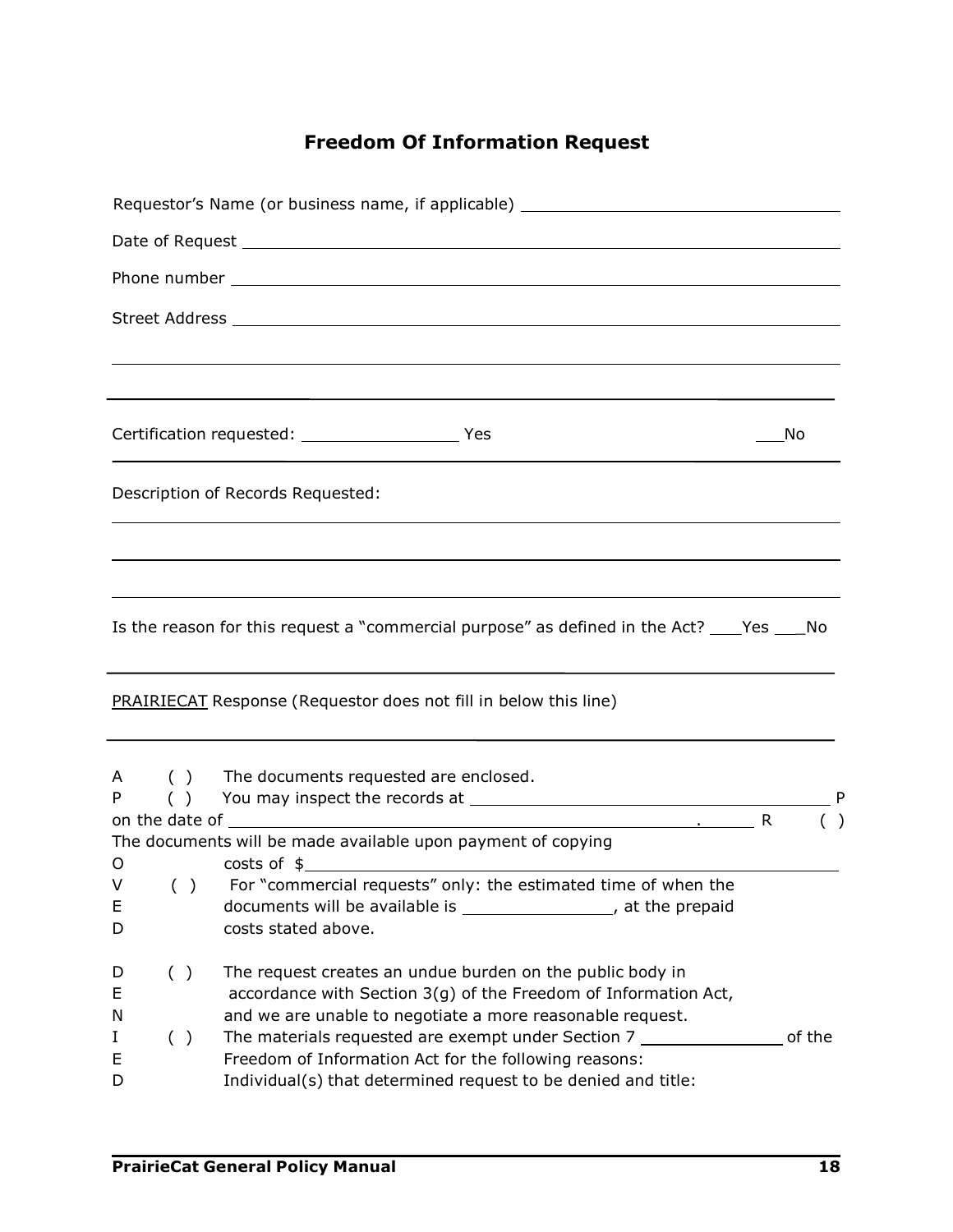| In the event of a denial, you have the right to seek review by the Public Access |
|----------------------------------------------------------------------------------|
| Counselor at (217) 558-0486 or 500 S. Second St., Springfield, IL 62705          |

Or you have the right to judicial review under section 11 of FOIA.

| Request delayed, for the following reasons (in accordance with $3(e)$ of the FOIA): |
|-------------------------------------------------------------------------------------|
| . You will be notified by the date of                                               |

**as to the action taken on your request.** 

FOIA Officer

Date of Reply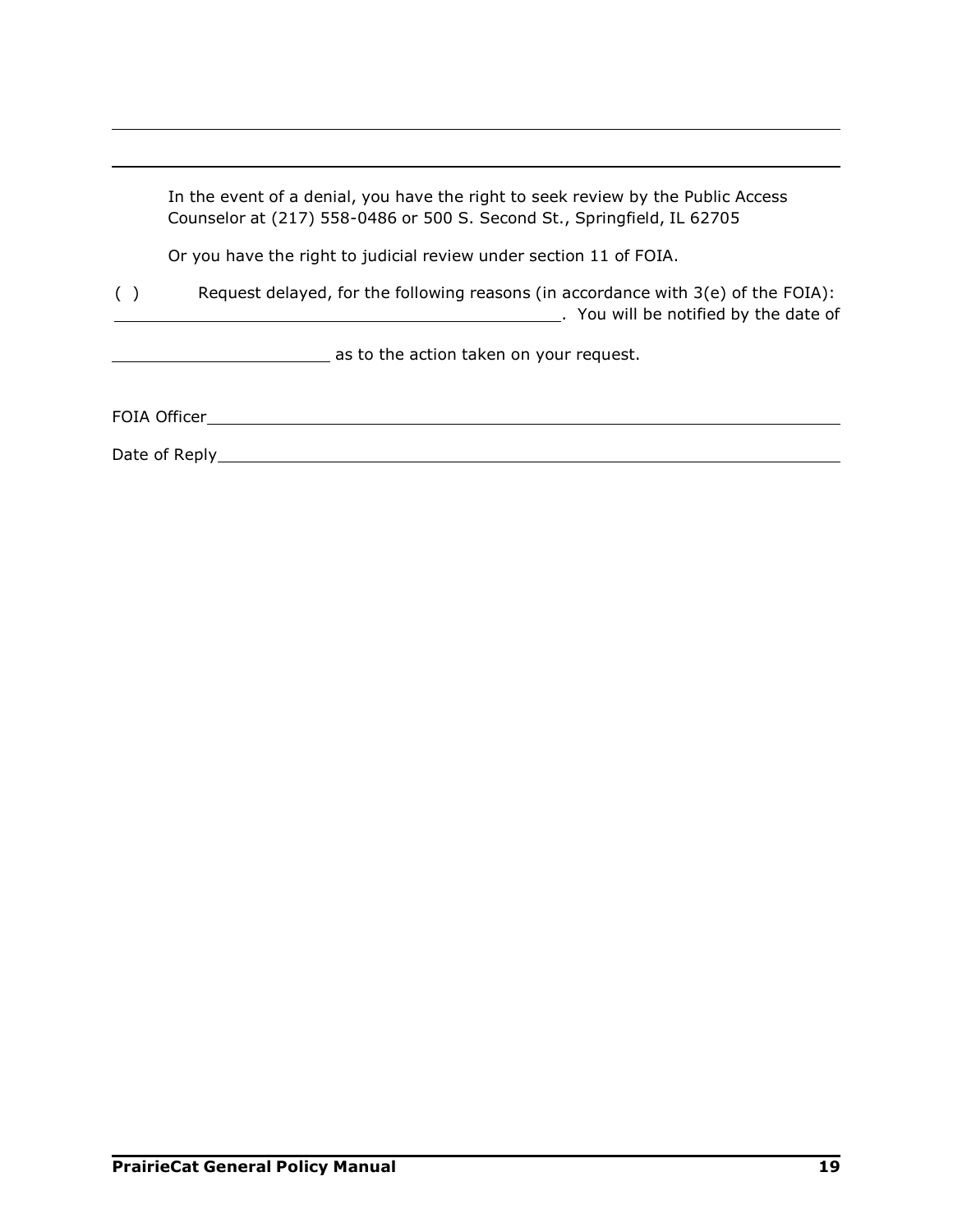## **ILL Barcode**

Effective July 1, 2013, the PRAIRIECAT ILL barcode will be sold in blocks of 100 holds for \$100, as many blocks as requested. No refunds or discounts will be permitted. Participants must be a RAILS member library, and not a member of a consortium that allow for direct requests by other RAILS member libraries.

#### **Approved by the Administrative Council on 6/7/2013 and re-confirmed on 6/ 5, 2015.**

**Revised by the Administrative Council, 6/3/2022**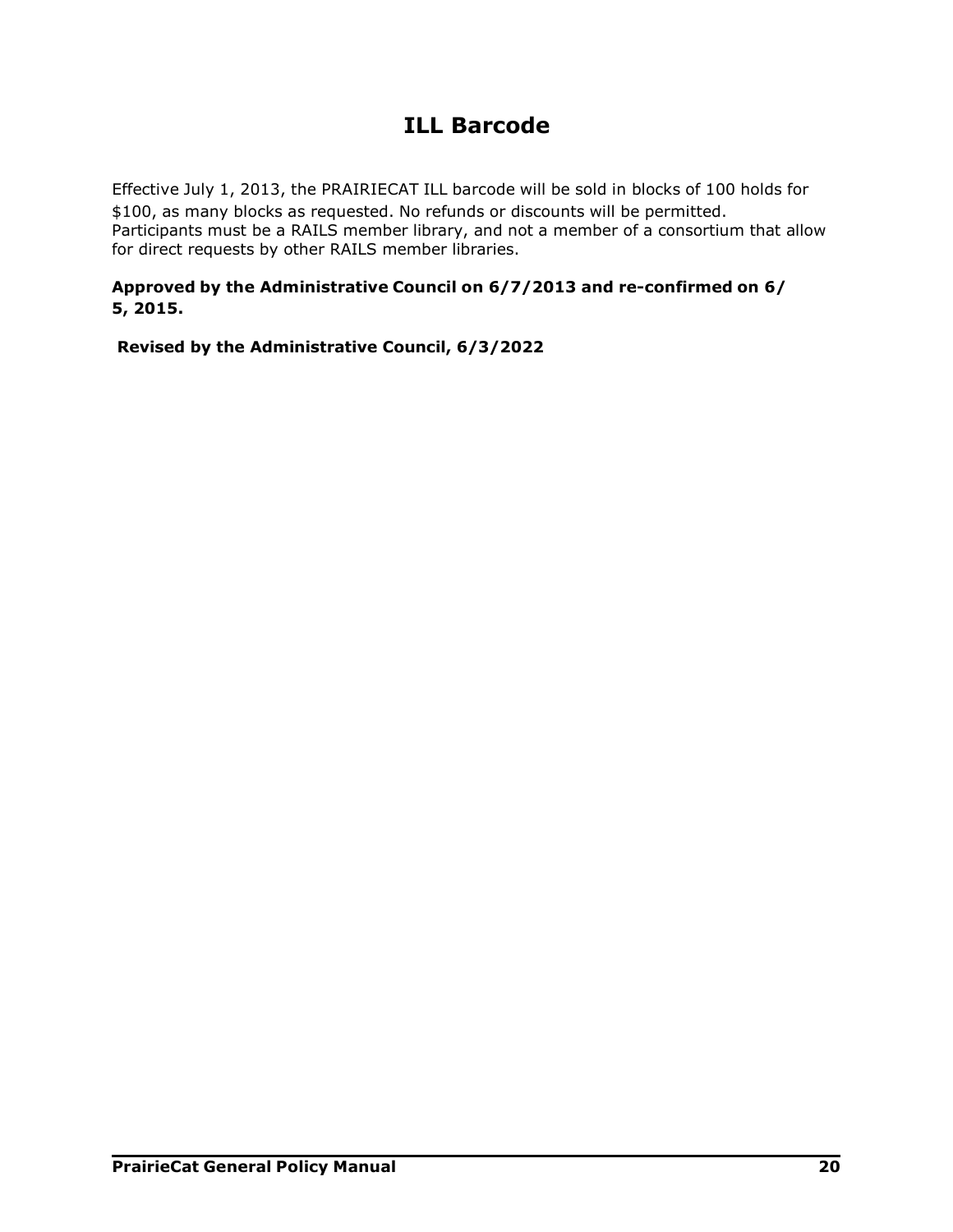# **Membership Levels, Fee Structure, and Eligibility**

PRAIRIECAT will have a multi-leveled membership structure as outlined in the Intergovernmental Agreement and the Bylaws. The Administrative Council will annually review the criteria to qualify for each membership level, including but not limited to annual operating budget and school housing counts. The Council will annually review the membership fee structure and each level's contribution to the PRAIRIECAT Capital Reserves and make recommendation to the Delegates Assembly as part of the budget approval process. The membership criteria and membership fee structure will be incorporated into the General Policy Manual as Appendix A. Appendix B will outline the policies and procedures for changing from one membership level to another.

Appeals for special consideration regarding membership eligibility must be made in writing to the Administrative Council. The appeal will be considered at the next Administrative Council meeting in compliance with the Illinois Open Meetings Act. A representative from the member library requesting special consideration must be present at that Administrative Council meeting. Administrative Council rulings will be considered on a case-by-case basis. After the Administrative Council has ruled on the issue, the library that does not accept the ruling may request within (10) days in writing that the issue be presented to the Delegates Assembly. Decisions made by the Delegates Assembly are final.

## **Approved by the Administrative Council on 4/5/2013, 3/2/2018**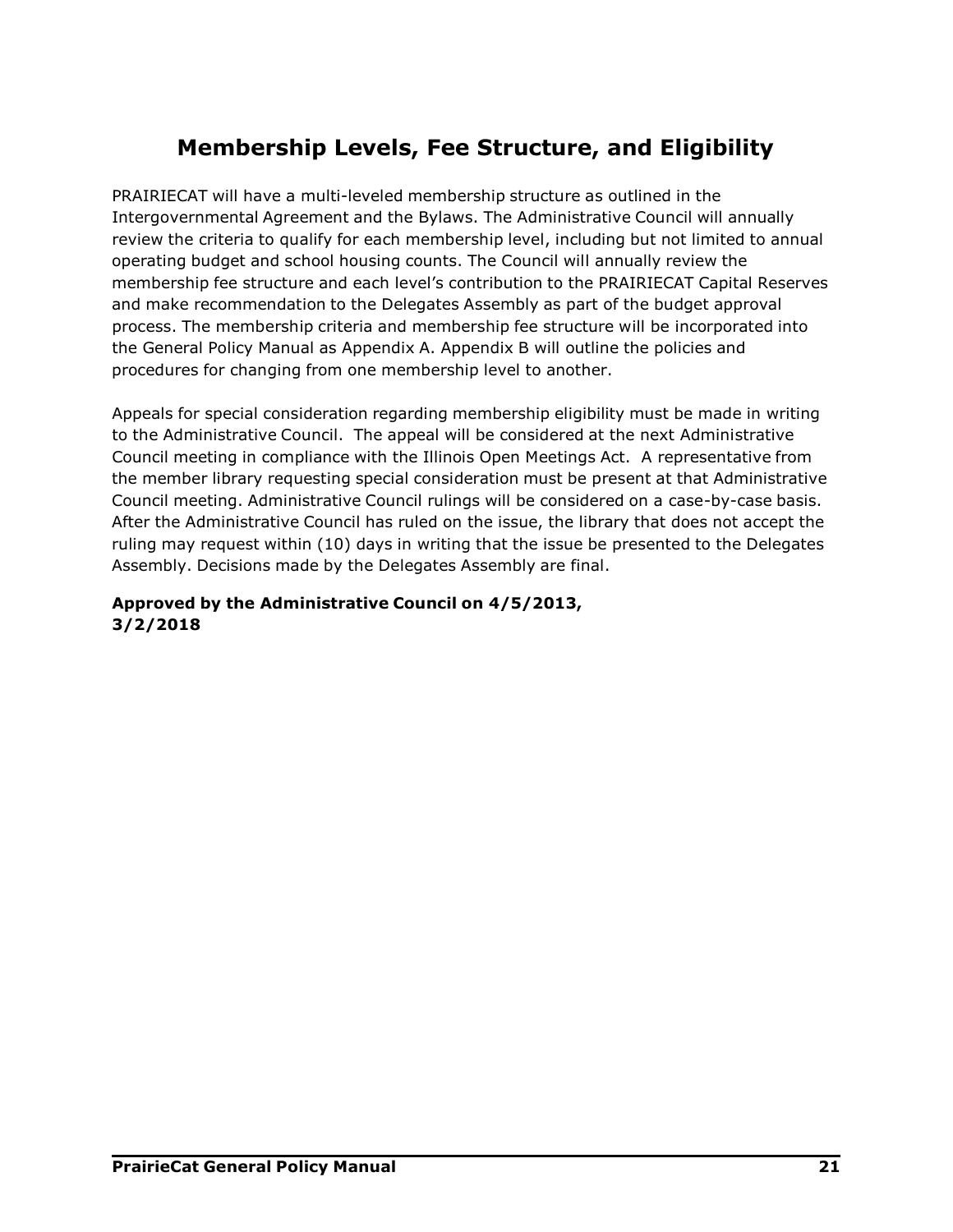## **New and Browse Item Types and Holds on New Materials**

#### **Use of "New" Item Types**

The following item types with **local holds only** may be used by all PRAIRIECAT libraries for items new to their library and will be automatically moved after 15 weeks to a system wide holdable item type. All other items must be moved manually.

- AUDIO BOOK ON CD, NEW (will be moved to AUDIO BOOK)
- BOOK, LARGE PRINT, NEW (will be moved to BOOK, LARGE PRINT)
- BOOK, NEW (will be moved to BOOK)
- DVD, NEW (library decides which DVD item type items are moved to)
- DVD, OTHER LOAN PERIOD, NEW (library decides which DVD item type items are moved to)
- KIT, BOOK CLUB, NEW (will be moved to KIT, BOOK CLUB)
- MUSIC CD, NEW (will be moved to MUSIC CD)
- MAGAZINE/PERIODICAL, NEW (NOT AUTOMAGIC)
- SELF-PLAYING PRELOADED BOOK, NEW (will be moved to SELF-PLAYING PRELOADED BOOK)
- VIDEOGAME-NEW (will be moved to VIDEOGAME)

It is permissible for PRAIRIECAT libraries to use a 3 day loan rule as one of their 3 "regular" loan rules for items with a "new" item type that do not circulate to other libraries.

#### **Use of Browse-NH**

Any items that are new to your library may be put in a Browse- NH (no holds) item type for three months. After 15 weeks, they will be moved automatically to a system wide holdable item type.

#### **Browse-LH clarification:**

Browse-LH (local hold) is for an older collection of items that need to be holdable locally for a period not to exceed 4 months. This may not be piggybacked with "NEW". These items will not be moved automatically. PC contract staff will run a report quarterly to make sure libraries are following the rule.

#### **Approved by the Delegates Assembly on 12/15/2011**

Approved by the Administrative Council on 5/4/2018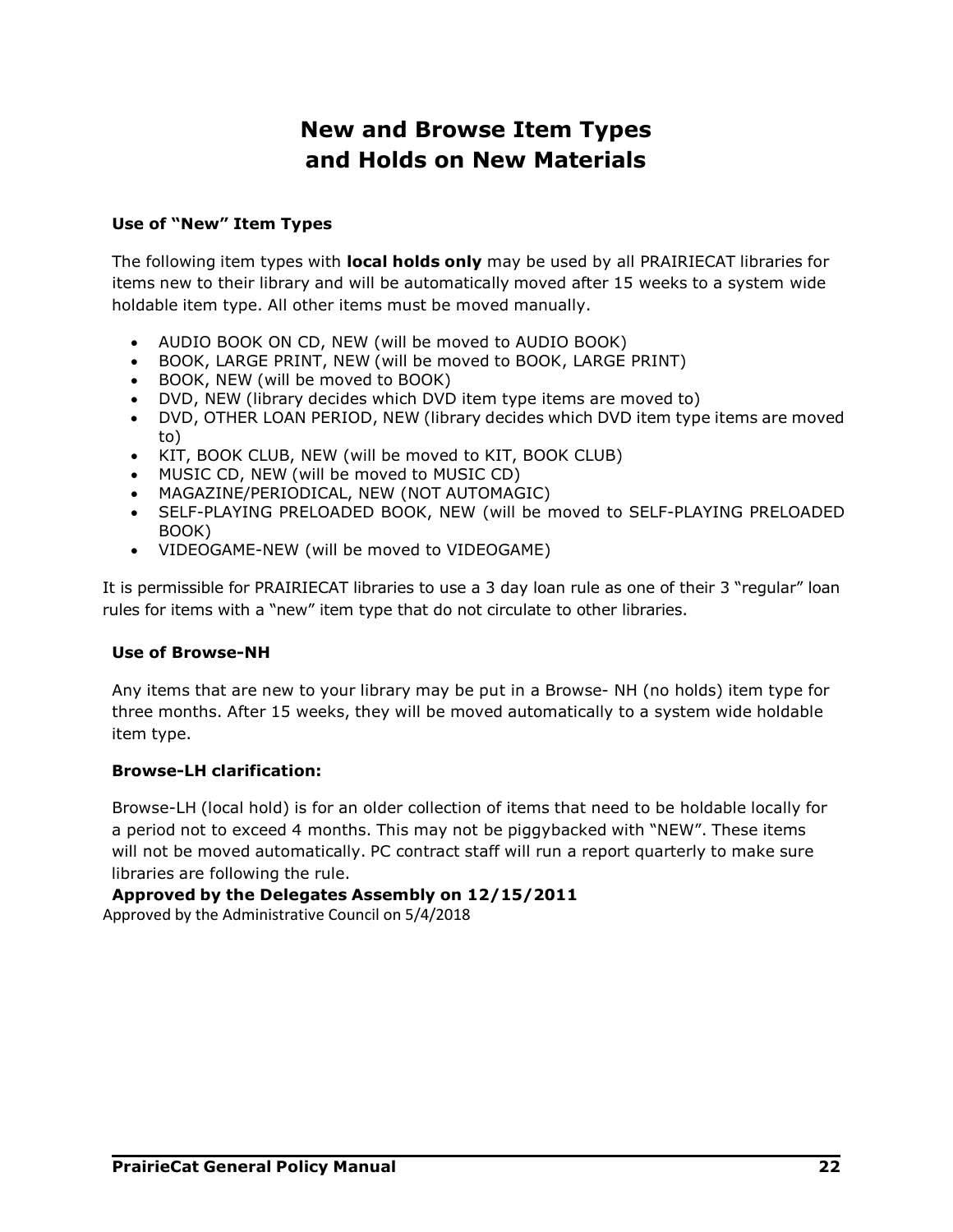## **Options For Copying / Extracting / Deleting Records For Withdrawing Libraries**

Section 19 of the PRAIRIECAT Intergovernmental Agreement provides, "If the Member terminates the Agreement, the Member shall pay all costs incurred by PRAIRIECAT due to the Member's decision to leave PRAIRIECAT, including all work performed by PRAIRIECAT employees or agents after the termination of the Agreement."

Options and costs for withdrawal will vary library by library, depending on the extent and complexity of your usage of PRAIRIECAT modules, the total number of records, including but not limited to user, bibliographic, item, circulation, serials control and on order records your library has, and which information you request to port to a new system. Any library beginning their planning to withdraw from PRAIRIECAT should contact staff to discuss viable options and obtain cost estimates.

There may be costs by the current ILS vendor to copy, extract or delete information outside the scope of PRAIRIECAT contract staff expertise or control.

PRAIRIECAT reserves the right to refuse to perform the copy / extraction / deletion when the vendor prohibits it, PRAIRIECAT does not have sufficient staff to do the work, or it is outside the expertise of staff.

For copying / extraction / deleting records by a third party vendor including the current ILS vendor, the vendor must work closely with PRAIRIECAT contract staff. All vendor costs including any collateral damage due to vendor access to PRAIRIECAT will be paid by the withdrawing library.

100% of the estimated fees will be due and paid before copying / extraction / deletion begins. A refund will be made by PRAIRIECAT if actual fees are less than the estimate.

The following questions will begin to determine the extent of the information to be copied / extracted:

| Does the library need bibliographic records? | yes | no |
|----------------------------------------------|-----|----|
| Does the library need item records?          | yes | no |
| Does the library need user records?          | yes | no |
| Does the library need circulation data?      | yes | no |
| Does the library need bill information?      | yes | no |
| Does the library need acquisitions data?     | yes | no |
| Does the library need serials control data?  | yes | no |
| Does the library need authority records?     | yes | no |
| Does the library need outreach records?      | yes | no |
| Does the library need booking records?       | yes | no |

Contact Judy Hutchinson at [judy.hutchinson@railslibraries.info,](mailto:judy.hutchinson@railslibraries.info) or John Slanicky at [john.slanicky@railslibraries.info](mailto:john.slanicky@railslibraries.info) or at 877-542-7257 to begin the conversation about your library's withdrawal.

**Approved by the Delegates Assembly on 10/26/2011**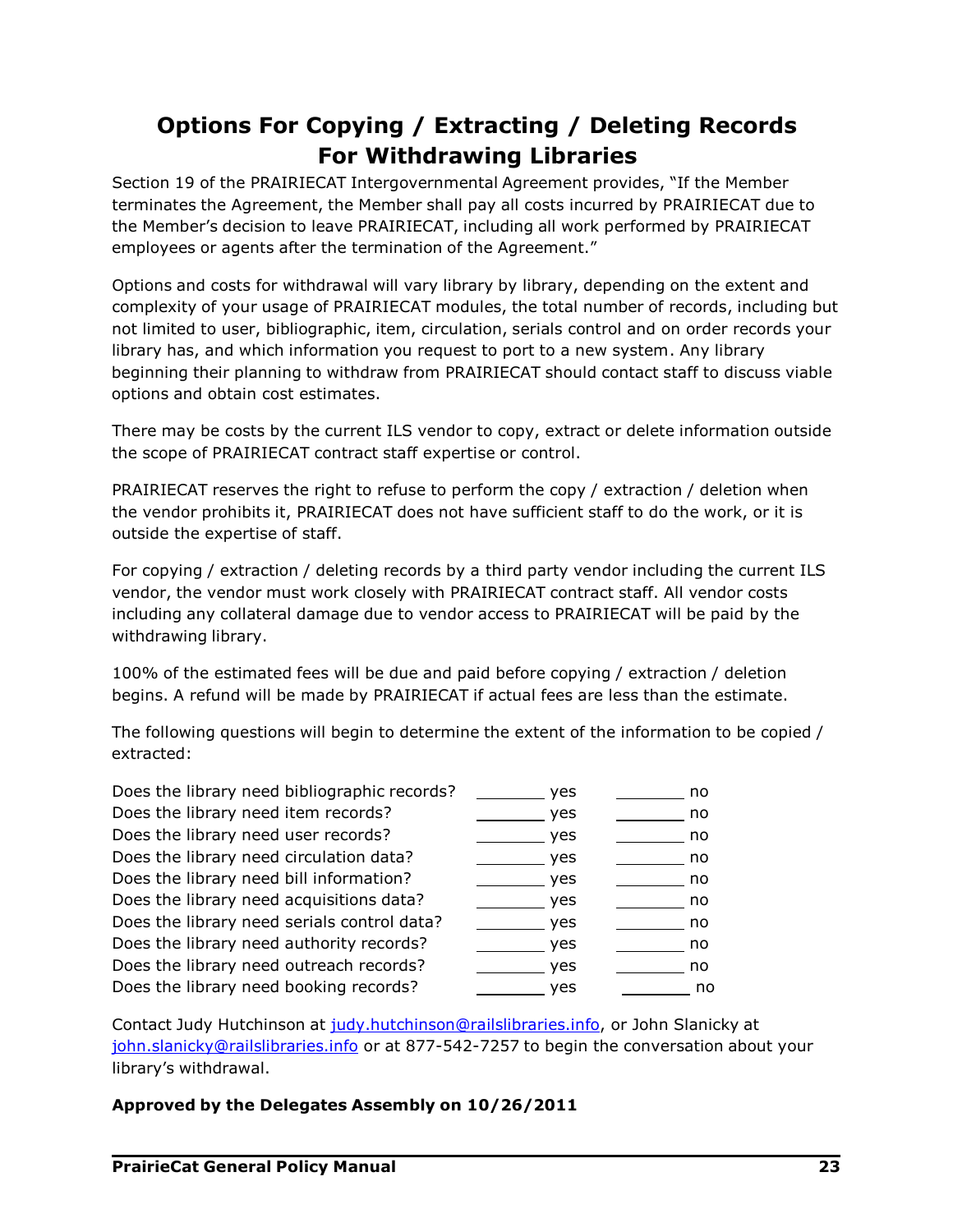# **Privacy Policy**

### **General**

At PRAIRIECAT, we respect your need for online privacy and protect any personal information that you may share with us, in an appropriate manner. Our practice as regards use of your personal information is as set forth below in this Privacy Policy. As a condition to use of PRAIRIECAT services, you consent to the terms of the Privacy Policy as it may be updated from time to time. In the event of a material change, we shall notify you by means of a prominent notice on the PRAIRIECAT website.

### **Library Records**

PRAIRIECAT protects its users' privacy by keeping information about materials they check out and information they access confidential, as required by the Illinois Library Records Confidentiality Act, 75 ILCS 70/1 *et seq.*

75 ILCS 70/1 Registration and circulation records; statistical reports

1 (a) The registration and circulation records of a library are confidential information. No person shall publish or make any information contained in such records available to the public unless:

- (1) Required to do so under a court order; or
- (2) The information is requested by a sworn law enforcement officer who represents that it is impractical to secure a court order as a result of an emergency where the law enforcement officer has probable cause to believe that there is an imminent danger of physical harm. The information requested must be limited to identifying a suspect, witness, or victim of a crime. The information requested without a court order may not include the disclosure of registration or circulation records that would indicate materials borrowed, resources reviewed, or services used at the library. If requested to do so by the library, the requesting law enforcement officer must sign a form acknowledging the receipt of the information. A library providing the information may seek subsequent judicial review to assess compliance with this section.

This subsection shall not alter any right to challenge the use or dissemination of patron information that is otherwise permitted by law.

(b) This section does not prevent a library from publishing or making available to the public reasonable statistical reports regarding library registration and book circulation where those reports are presented so that no individual is identified therein.

(b-5) Nothing in this Section shall be construed as a privacy violation or a breach of confidentiality if a library provides information to a law enforcement officer under item (2) of subsection (a).

(c) For the purpose of this Section, i "library" means any public library or library of an educational, historical or eleemosynary institution, organization of society; (ii) "registration records" includes any information a library requires a person to provide in order for that person to become eligible to borrow books and other materials and (iii) "circulation records" includes all information identifying the individual borrowing particular books or materials. (Source: P.A. 95-40, eff. 1-1-08.)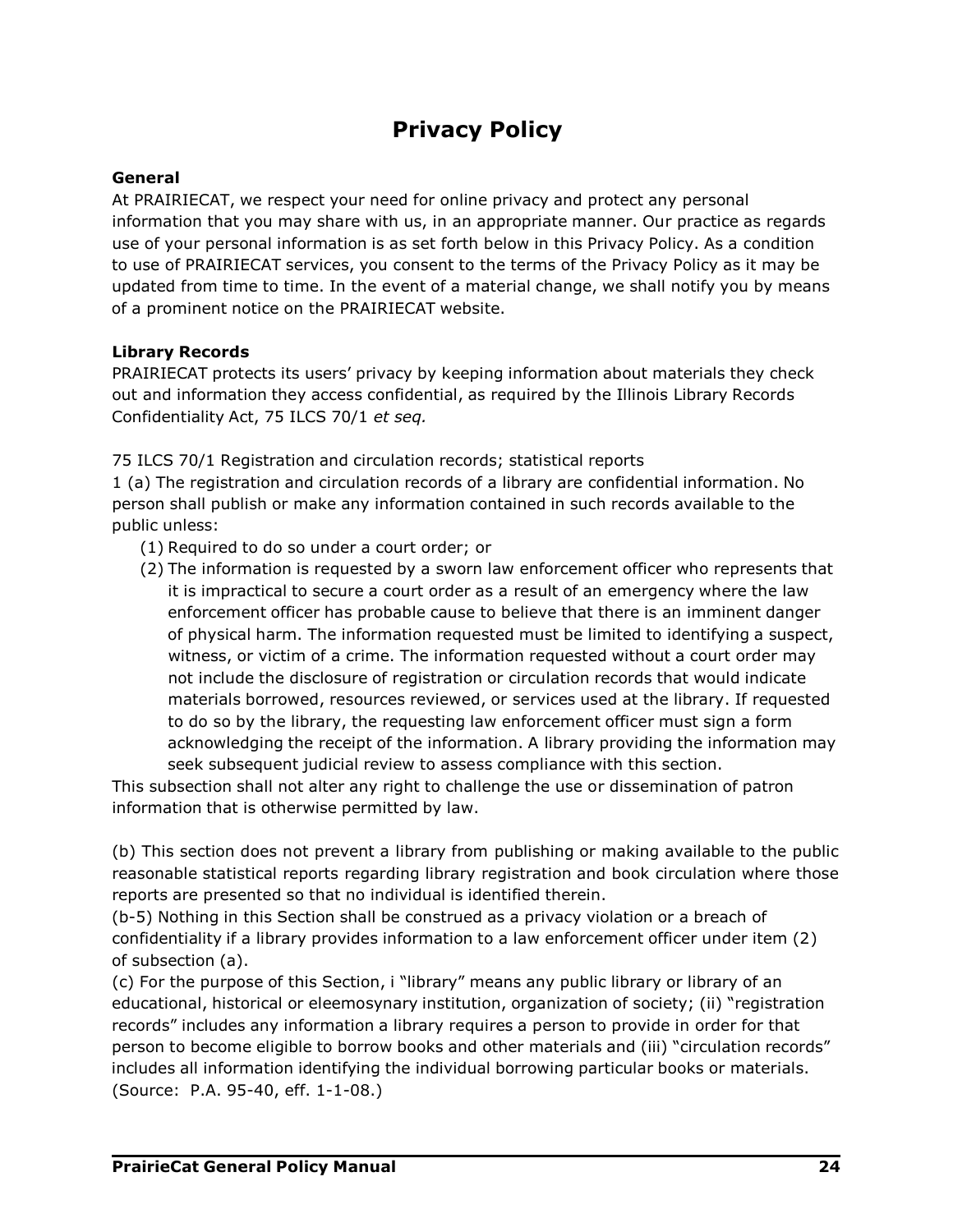#### **III. Information Recorded and Used:**

#### **Personal Information**

We request a user's library patron barcode and PIN to log into My Account on the PRAIRIECAT online catalog. You also have the option to choose a unique alias or username, which will be used solely for the purpose of providing access to your user account. Individuals may choose to submit their email addresses or telephone numbers in order to receive library services such as phone, email or text notifications. Library accounts also include name and postal address. PRAIRIECAT does not sell, rent or otherwise distribute information to outside companies or organizations unless legally required to do so.

#### **Third Party Partners**

PRAIRIECAT has teamed up with reputable third-party partners to provide certain online services. The information you submit to PRAIRIECAT may be provided to those third parties on a confidential basis so they can assist us in providing these services. In cases where users leave the PRAIRIECAT website to visit one of its partners' websites, they are encouraged to learn about the privacy policies of the websites they visit.

#### **Contents of your User Account**

We store and maintain files, lists, emails and other data stored in your user account. In order to prevent loss of data due to errors or system failures, we also keep backup copies of data including the contents of your user account. Hence, your files and data may remain on our servers even after deletion or termination of your user account. We assure you that the contents of your user account will not be disclosed to anyone except in circumstances specifically mentioned in this Privacy Policy. We also do not process the contents of your user account for serving targeted advertisements.

#### **Financial Information**

In case of services requiring payment, we request credit card or other payment account information, which will be used solely for processing payments. Your financial information will not be stored by us except for the name and address of the cardholder, the expiry date and the last four digits of the Credit Card number. Subject to your prior consent and where necessary for processing future payments, your financial information will be stored in encrypted form on secure servers of our Payment Gateway Service Provider who is required to treat your Personal Information in accordance with this Privacy Policy.

#### **Visitor Details**

We use the Internet Protocol address, browser type, browser language, referring URL, files accessed, errors generated, time zone, operating system and other visitor details collected in our log files to analyze the trends, administer the website, track visitor's movements and to improve our website.

#### **Cookies**

Cookies are commonly used to provide useful features to website users. A cookie is a small text file that is sent to your browser from a website and stored on your computer's hard drive. Cookies cannot read data from your hard disk or read cookie files that were created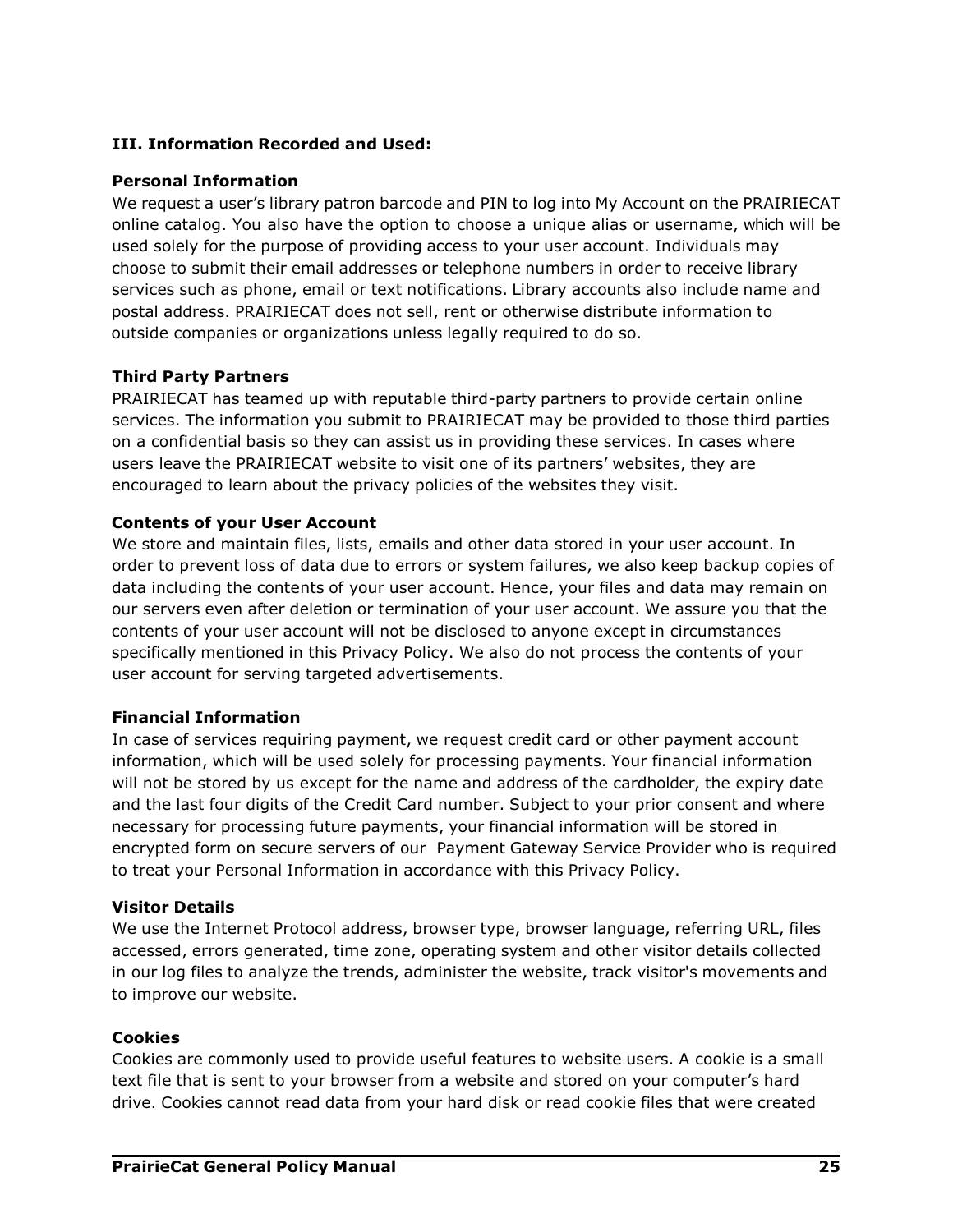by other websites – the website that creates a cookie is the only one that a browser will permit to access it. The cookie itself does not contain any personally identifiable information, but may be used to tell when your computer has accessed PRAIRIECAT's website. Examples of ways in which PRAIRIECAT might use cookies include customizing content areas or analyzing site activity. Some electronic services offered by PRAIRIECAT such as the online catalog place temporary cookies for current sessions.

If you are concerned about the use of cookies, we suggest that you set your browser's options to notify you whenever a cookie is set or to disallow cookies altogether. You should be aware, however, that prohibiting the use of cookies may restrict your access to certain types of content or features on PRAIRIECAT's website.

We may from time to time employ the services of a third party agent to analyze statistical and aggregate data about our website content and user base. This aggregated information is not personally identifiable and is employed in improving website functionality and offerings. To this end, these third parties may employ the use of cookies and, or pixel tags in providing their services. While these third party cookies are not tied to your Personal Information, PRAIRIECAT does not have access to these cookies nor are we responsible for them.

#### **Children's Privacy**

We are in compliance with the requirements of COPPA (Children's Online Privacy Protection Act). We do not request or knowingly collect any personally identifiable contact information from anyone under 13 years of age.

#### **Security**

PRAIRIECAT has taken reasonable steps to safeguard the integrity of its data and prevent unauthorized access to information it maintains, including but not limited to authentication, monitoring and auditing. Security measures have been integrated into the design, implementation and day-to-day practices of the entire operating environment as part of its continuing commitment to risk management. These measures are intended to prevent corruption of data, block unknown or unauthorized access to our systems and information, and to provide reasonable protection of private information in our possession. Any page on the PRAIRIECAT website that asks for personal information will show a lock icon in the status bar. Look for this icon on any web page that asks for your personal information.

#### **Approved by the Administrative Council on 10/3/2013**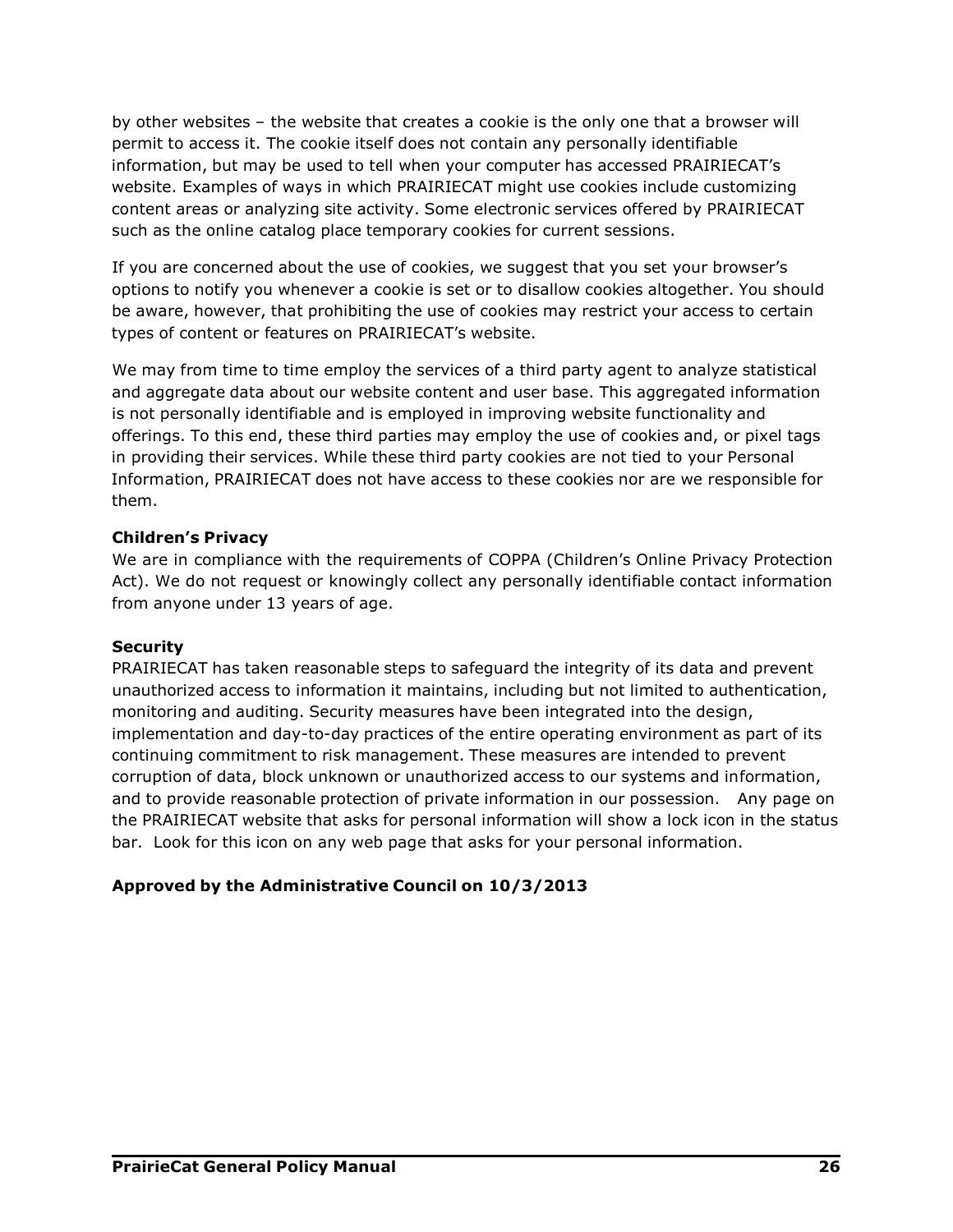# **Public Comment at Administrative Council and Delegates Assembly and Petitions to the Council or Assembly**

At each regular and special open meeting, representatives from PRAIRIECAT member library or members of the public may comment on or ask questions of the Council or Assembly, subject to reasonable constraints.

The individuals appearing before the Council or Assembly are expected to follow these guidelines:

- 1. Address the Council or Assembly only at the appropriate times as indicated on the agenda and when recognized by the PRAIRIECAT Chair.
- 2. Identify oneself by full name and address. Ordinarily, such comments shall be limited to 5 minutes. The Council or Assembly may also deny the opportunity to speak to a person who has previously addressed the Council or Assembly on the same subject within the past 2 months.
- 3. No more than 20 minutes shall be allowed to each subject under discussion, except with unanimous consent of the Council or Assembly.
- 4. The PRAIRIECAT Chair shall have the authority to determine procedural matters regarding public participation not otherwise defined in Council or Assembly policy.

Petitions or written correspondence to the Council or Assembly shall be presented to the Council or Assembly at the next regularly scheduled Council or Assembly meeting.

## **Approved by the Administrative Council on 4/5/2013**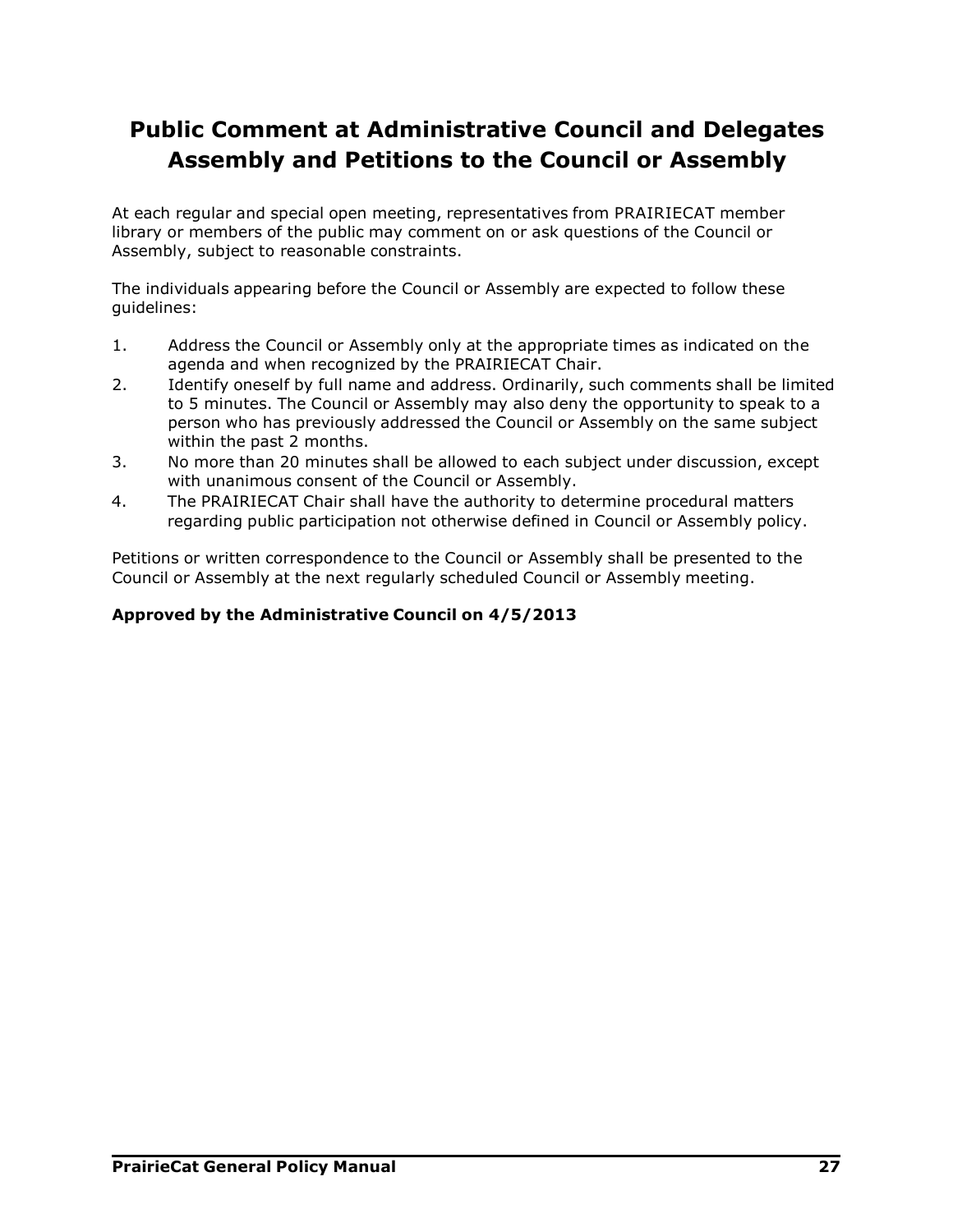## **Representation on Administrative Council**

**MEMBERS OF ADMINISTRATIVE COUNCIL.** The number of members of the PRAIRIECAT Administrative Council shall be eleven (11) elected representatives from the Delegates Assembly. Their members will include:

Two (2) delegates representing Tier 1 public library constituencies

Two (2) delegates representing Tier 2 public library constituencies

Two (2) delegates representing Tier 3 public library constituencies

One (1) delegate representing academic, school and special member libraries

Four (4) delegates serving on an at large basis from any library type

Six (6) delegates shall be elected to the PRAIRIECAT Administrative Council to represent public library constituencies. This representation will be based on the amount of the annual payment for PRAIRIECAT services. The total amount of public library payments will be divided into thirds to determine the categories.

The FY18 public library constituencies are:

Tier  $1 - $15,000 + (12$  members) – 2 representatives Tier 2 - \$8,500 - \$14,999 (22 members) – 2 representatives Tier  $3 - $0 - $8,499$  (45 members) – 2 representatives

## **Approved by the Administrative Council on 3/6/2015**, **3/2/2018**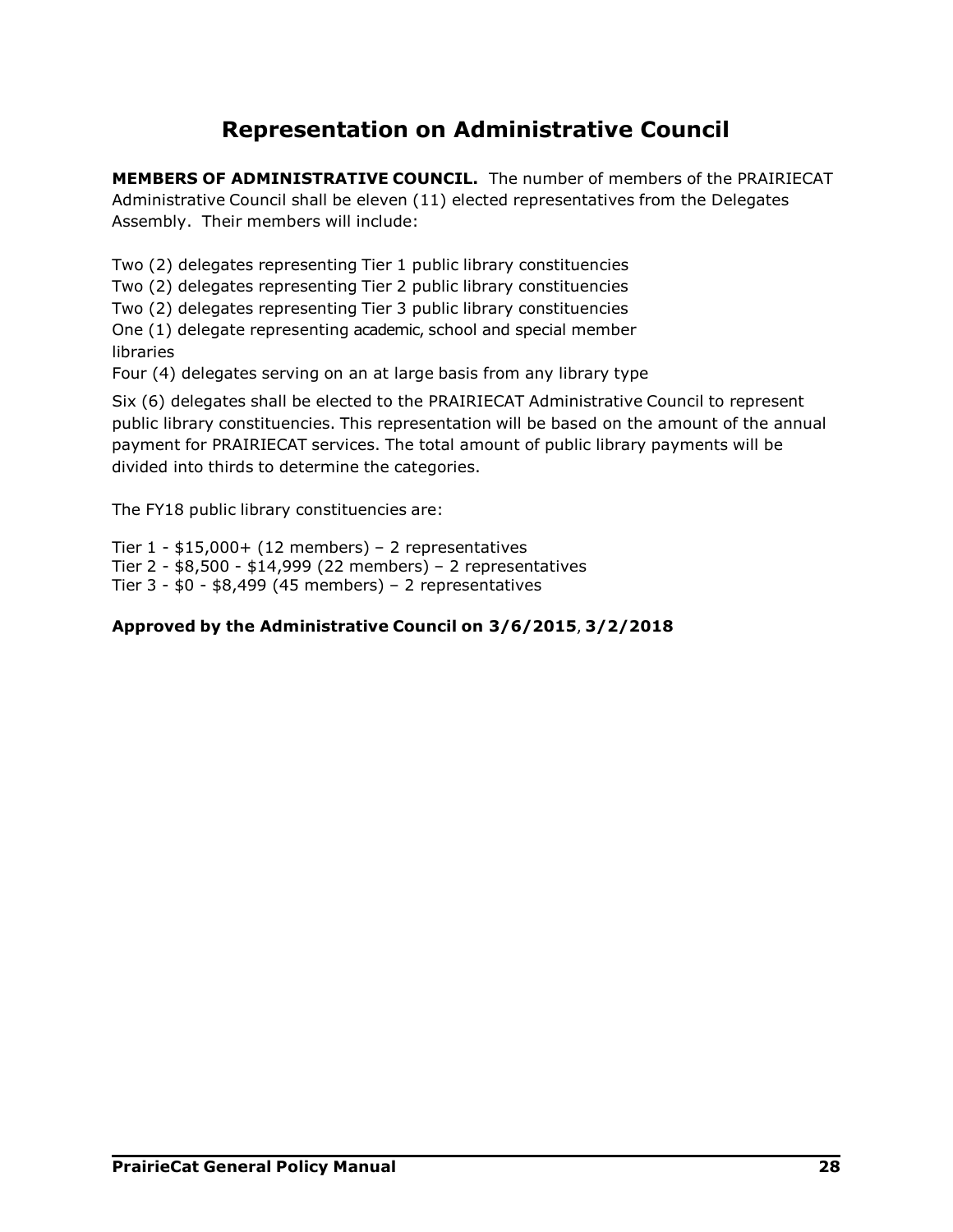## **Resource Sharing Vision**

It is the responsibility of individual libraries to provide sufficient materials for their patron *needs*, and contribute to a well-rounded collection for patron *wants* in our consortium.

## **Approved by the Delegates Assembly on 12/15/2011**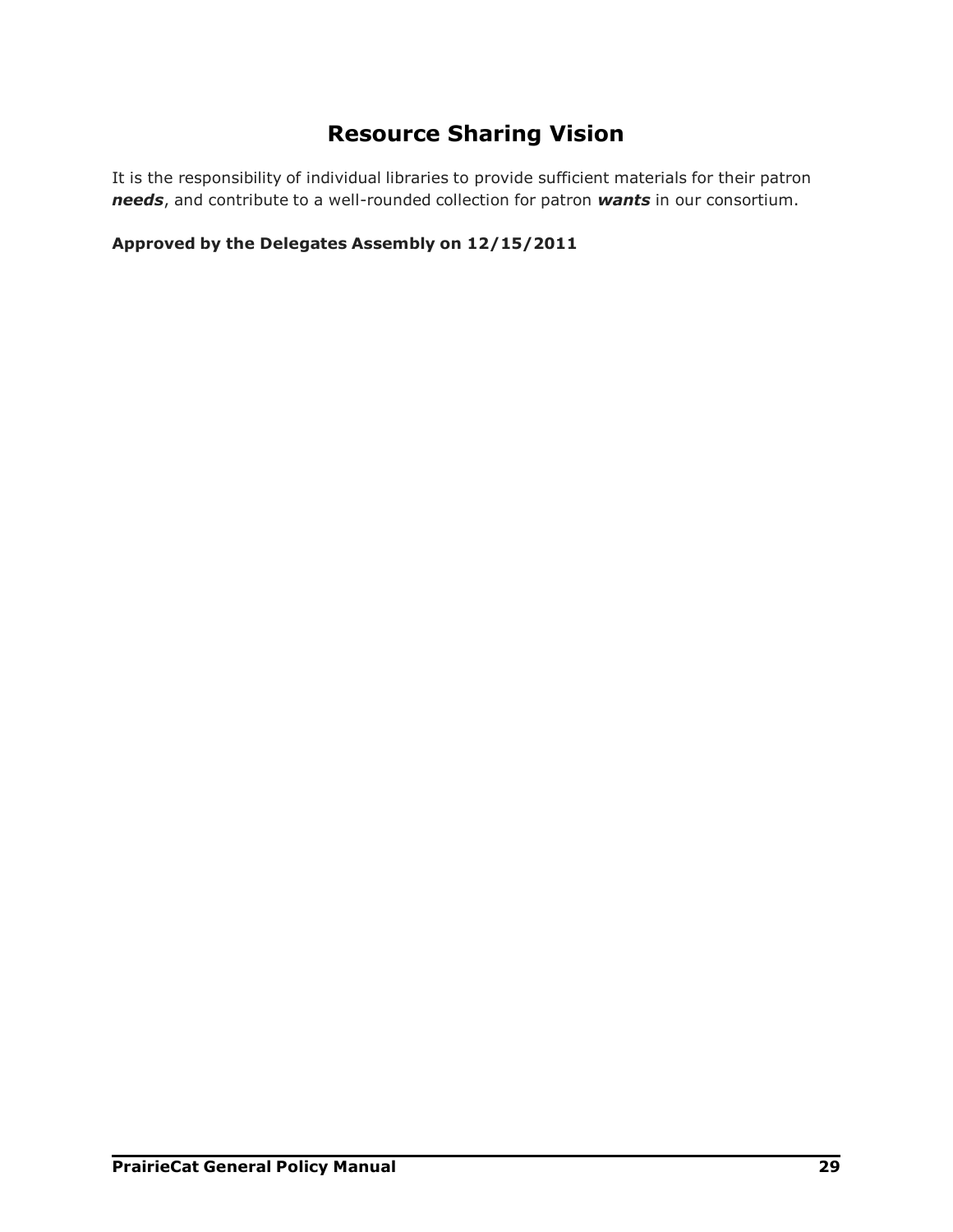## **PrairieCat Resource Sharing Exemptions**

PrairieCat member libraries are encouraged to loan materials to other PrairieCat libraries as freely as possible. However, there are some materials that may need to exempt from loaning due to various factors. The following list is provided to guide member libraries and PrairieCat staff in judging if material can be exempt from sharing. This list will be reviewed as needed by the PrairieCat Resource Sharing Committee. A library can choose to loan materials that otherwise might fit one of these criteria. If your library has material that you cannot share that meets one of these criteria, the loan rules for your library **MUST** be set in PrairieCat to disallow systemwide holds, so that patrons are not able to place holds when the material is not actually going to be loaned.

Criteria for gauging what is exempt from PrairieCat loan rules for system borrowing:

#### **1. Non-circulating locally**

Examples: Reference materials, local history materials, journals

#### **2. Higher than usual replacement value**

Examples: projectors, laptops, other technological equipment, artwork

#### **3. Rarity**

Examples: signed editions, genealogy, cake pans

#### **4. Fragile, heavy or hard to transport via delivery (more than 40 pounds is the RAILS delivery limit)**

Examples: fishing poles, sewing machines, dolls, microscopes

#### **5. Complexity/number of "pieces"**

Examples: STEM Kits, general kits, games

#### **6. Subscription or special use policies in place**

Examples: Hotspots, museum passes

#### **7. Fits Developing Collections policy (under 25% adoption across consortium of new material type)\***

\*If the 25% adoption rate is surpassed, analysis of material type with the rest of the criteria should be considered in order to ascertain exemption from loan rules.

#### **Approved by the Administrative Council, 5/3/3019**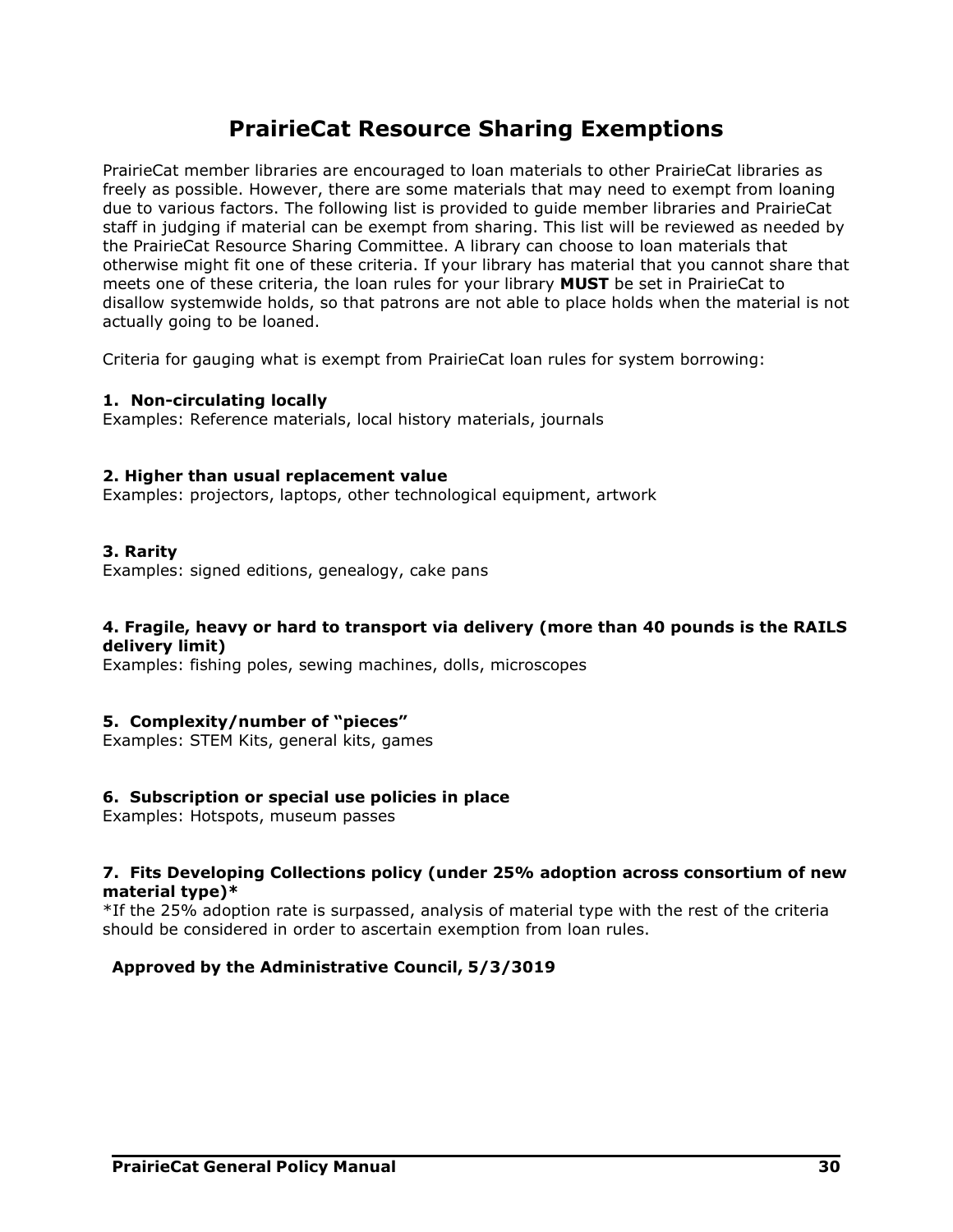# **Steps for Union List Member to Upgrade to Basic Online or Fully Participating Membership or for a New Basic Online or Fully Participating Member to Join**

(1) New member submits a Basic Online or Fully Participating member intergovernmental agreement approved by their governing body.

(2) Membership is approved by Administrative Council, then Delegates Assembly.

(3) PRAIRIECAT contract staff meets with the library to review the scope of project and develop estimated timeline. Target Go Live is set.

(4) New member is billed for respective contribution to the Capital Reserves. A new or upgrading member can elect to pay that contribution in three equal payments over three years.

(5) If library is a brand new member, and their migration will take more than a year, they are charged Union List fees during the fiscal year when they are entering information into the system.

(6) New member completes process to add/upgrade bibliographic and item holdings, add user records. This process must be completed within two years of membership approval. If, after two years, the new member has not made sufficient progress, the Administrative Council can vote to censure or reject the member and rescind their membership.

(7) New member receives holds training and begins borrowing and lending via holds after 25% of collection is added to database.

(8) Circulation rules are added for new member and member receives circulation training. Go Live Date is set.

(9) New member goes live for circulation.

(10) New member is billed for Basic Online or Fully Participating member fees beginning the quarter that they Go Live for circulation. Any Union List membership fees already paid for the fiscal year will be credited on a pro rata basis towards the first full membership quarterly fee.

(11) New member is eligible to vote at Delegates Assembly and run for seats on Administrative Council the quarter they begin paying Basic Online or Fully Participating member fees / Go Live.

(12) New member is added to the budget Appendix A for the first full year after they Go Live.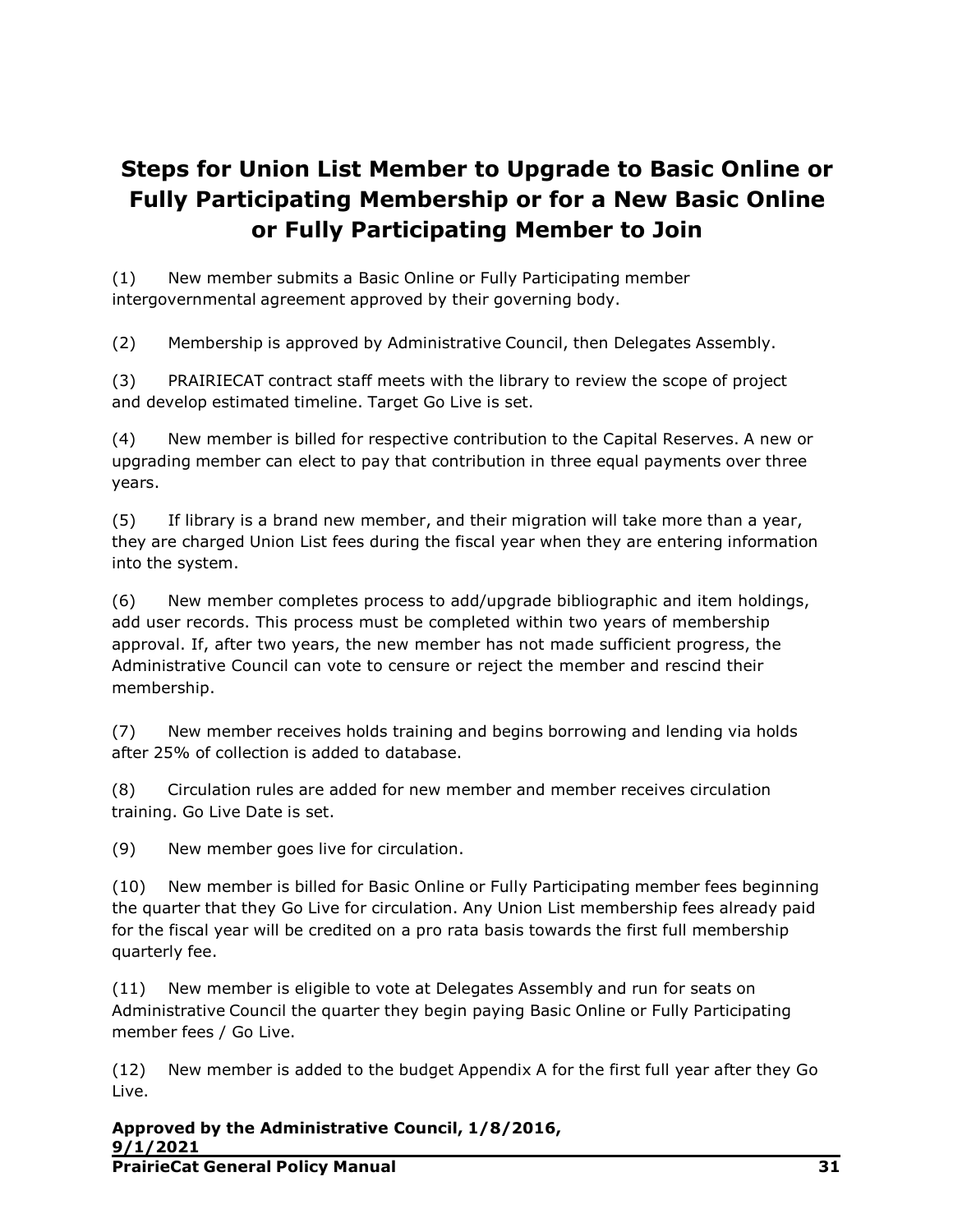## **Sexual Harassment**

1. "Sexual harassment" consists of unwelcome sexual advances, requests for sexual favors, or other verbal or physical conduct of a sexual nature when made by any employee to another employee when:

- a. Submission to such conduct is made either explicitly or implicitly a term or condition of a person's employment;
- b. Submission to or rejection of such conduct is used as the basis for any employment decisions affecting such individual; or
- c. Such conduct has the purpose or effect of substantially interfering with an individual's work performance or creating an intimidating, hostile or offensive working environment.

2. Sexual harassment, as defined above, may include, but is not limited to:

- a. Uninvited sex-oriented verbal "kidding" or demeaning sexual innuendoes, leers, gestures, teasing, sexually explicit or obscene jokes, remarks or questions of a sexual nature;
- b. Graphic or suggestive comments about an individual's dress or body;
- c. Displaying sexually explicit objects, photographs or drawings;
- d. Unwelcome touching, such as patting, pinching or constant brushing against another's body; or
- e. Suggesting or demanding sexual involvement of another employee whether or not such suggestion or demand is accompanied by implicit or explicit threats concerning one's employment status or similar personal concerns.
- f. Even if two or more employees are engaging in consensual conduct, such conduct could constitute harassment of or discrimination against another employee who witnesses or overhears the conduct.
- 3. An employee who believes that he or she has been subjected to sexual harassment or who has witnessed harassment or discrimination should immediately submit a complaint to the Director. The complaint may also be submitted to the Chair of the PRAIRIECAT Administrative Council if the alleged harasser is the Director. If a manager or supervisor receives a complaint of harassment or discrimination directly from an employee, or becomes aware of such conduct, the complaint or conduct shall be immediately reported to the Director. All complaints shall be investigated in accordance with the procedures contained herein.
- 4. PRAIRIECAT shall promptly and thoroughly investigate all complaints and make all reasonable efforts to resolve the matter informally. These efforts may include, but are not limited to, convening conferences with the complainant and/or the accused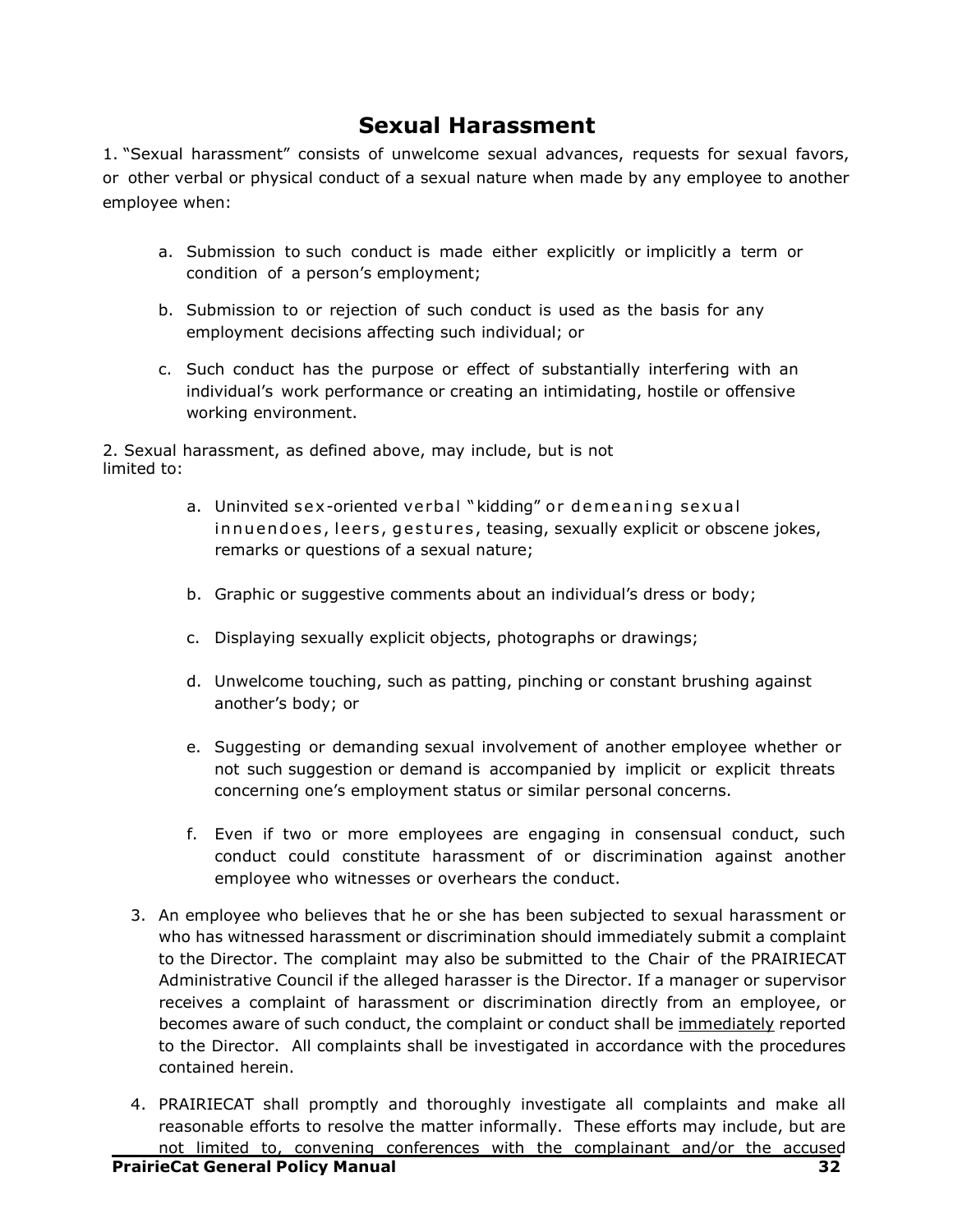harasser/discriminator to discuss the complaint and the results of the investigation. If the complainant or the accused is not satisfied with the disposition of the investigation, he or she may submit in writing an appeal to the Chair of the PRAIRIECAT Administrative Council or his/her designee, who will review the investigation report and make a final decision. At the Chair's option, he/she or his/her designee may conduct further investigation, if necessary.

- 5. Staff reporting incidents of harassment are protected by the Whistleblower's Act and the Illinois Human Rights Act. Reporting harassment or discrimination or participating in an investigation will not reflect adversely upon an individual's status or affect future employment. Any employee who retaliates against another for exercising their rights under this policy shall be subject to discipline up to and including discharge. The rights to confidentiality, both of the complainant and of the accused, will be respected consistent with PRAIRIECAT's legal obligations and with the necessity to investigate allegations of misconduct and to take corrective action when this conduct has occurred.
- 6. A substantiated charge against an employee will subject the employee to disciplinary action up to and including discharge. Likewise, an employee who knowingly and in bad faith makes a false report of sexual harassment will be subject to disciplinary action up to and including discharge.
- 7. The purpose of this policy is to establish prompt, thorough and effective procedures for responding to every complaint and incident so that problems can be identified and remedied internally. However, all Library employees have the right to contact the Illinois Department of Human Rights (IDHR)/ Illinois Human Rights Commission (IDHC) or the Equal Employment Opportunity Commission (EEOC) for information regarding filing a formal complaint with those entities. An IDHR complaint must be filed within 180 days of the alleged incident(s) unless it is a continuing offense. A complaint with the EEOC must be filed within 300 days. For further information, any such employee may call or write to the Illinois Department of Human Rights, 100 W. Randolph Street, Room 10- 100, Chicago, Illinois 60601, (312) 814-6200, or the Illinois Human Rights Commission, 100 W. Randolph Street, Room 5-100, Chicago, Illinois 60601 (312) 814-6269 or United States Equal Employment Opportunity Commission (EEOC), 500 West Madison Street, Suite 2800, Phone 1-800-669-4000.

#### **Approved by the Administrative Council, 12/1/2017**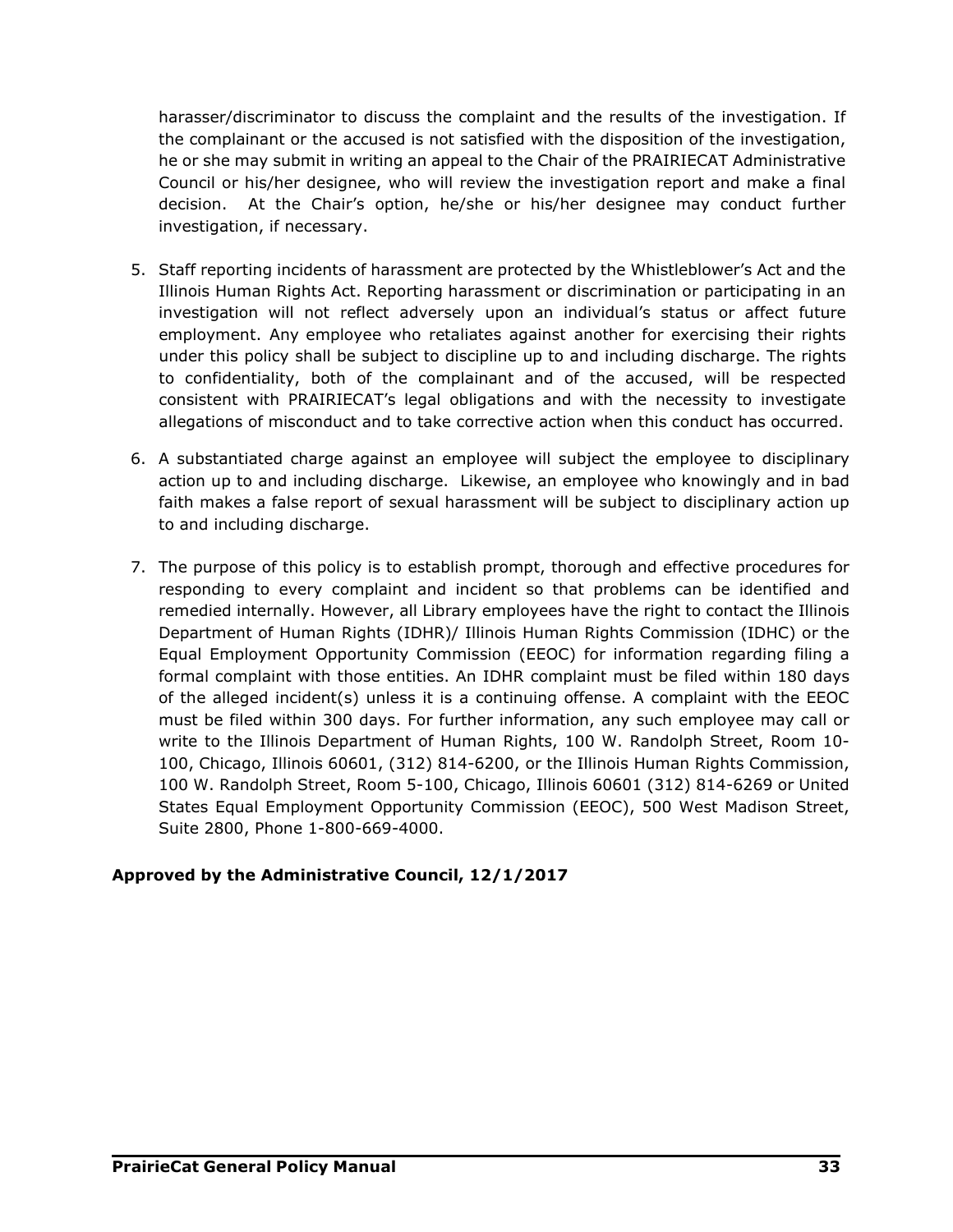# **Appendix A: Membership Tiers, Fee Structure and Eligibility**

## **Fully Participating Membership**

- Fully Participating members will have the ILS functionality detailed in Exhibit B of the PRAIRIECAT Intergovernmental Agreement.
- Fully Participating members will be assessed an annual fee based on a formula including a per library fee, per patron fee, per circulation fee and per item fee, each weighted approximately 25%.
- Fully Participating members will contribute annually to the PRAIRIECAT Capital Reserves in an amount determined by the budgeting process and approved by the Delegates Assembly.
- New Fully Participating members will make a one-time contribution of \$5000 to the PRAIRIECAT Capital Reserves.
- Should a Fully Participating member move to a lower tier and then elect to become a Fully Participating member again, they will not need to make an additional one-time contribution to the Capital Reserves.
- All libraries are invited to participate as Fully Participating members if they so choose and it is economically feasible.

## **Basic Online Membership**

- Basic Online members will have the ILS functionality detailed in Exhibit B of the PRAIRIECAT Intergovernmental Agreement.
- Basic Online members will be assessed approximately 70% of the per library fee that is charged to the Fully Participating libraries. Then, their patrons, circulation, and items will be added to the fee formula to determine their full Basic Online membership fee.
- Qualifying Fully Participating members of PRAIRIECAT as of January 23, 2013 will have the opportunity in FY14 to give notice to drop to Basic Online membership if desired beginning with FY15.
- Basic Online members will contribute annually to thePRAIRIECAT Capital Reserves in an amount determined by the budgeting process and approved by the Delegates Assembly. This amount will be assessed approximately 70% of the Fully Participating Capital Reserve contribution.
- New Basic Online members will make a one-time contribution of \$3500 to the PRAIRIECAT Capital Reserves. If they later move up to Fully Participating, they will make an additional \$1500 one time contribution to the PRAIRIECAT Capital Reserves. If they have previously made a \$5,000 contribution as a Fully Participating member, no additional contribution is due to move down to Basic Online. If they have previously made a \$1250 as a Union List membership, their contribution due will be \$2250 to become Basic Online.

## **Union List Membership**

- Union List members will have the ILS functionality detailed in Exhibit B of the PRAIRIECAT Intergovernmental Agreement.
- Union List members will be assessed approximately 25% of the per library fee charged to the Fully Participating libraries each year.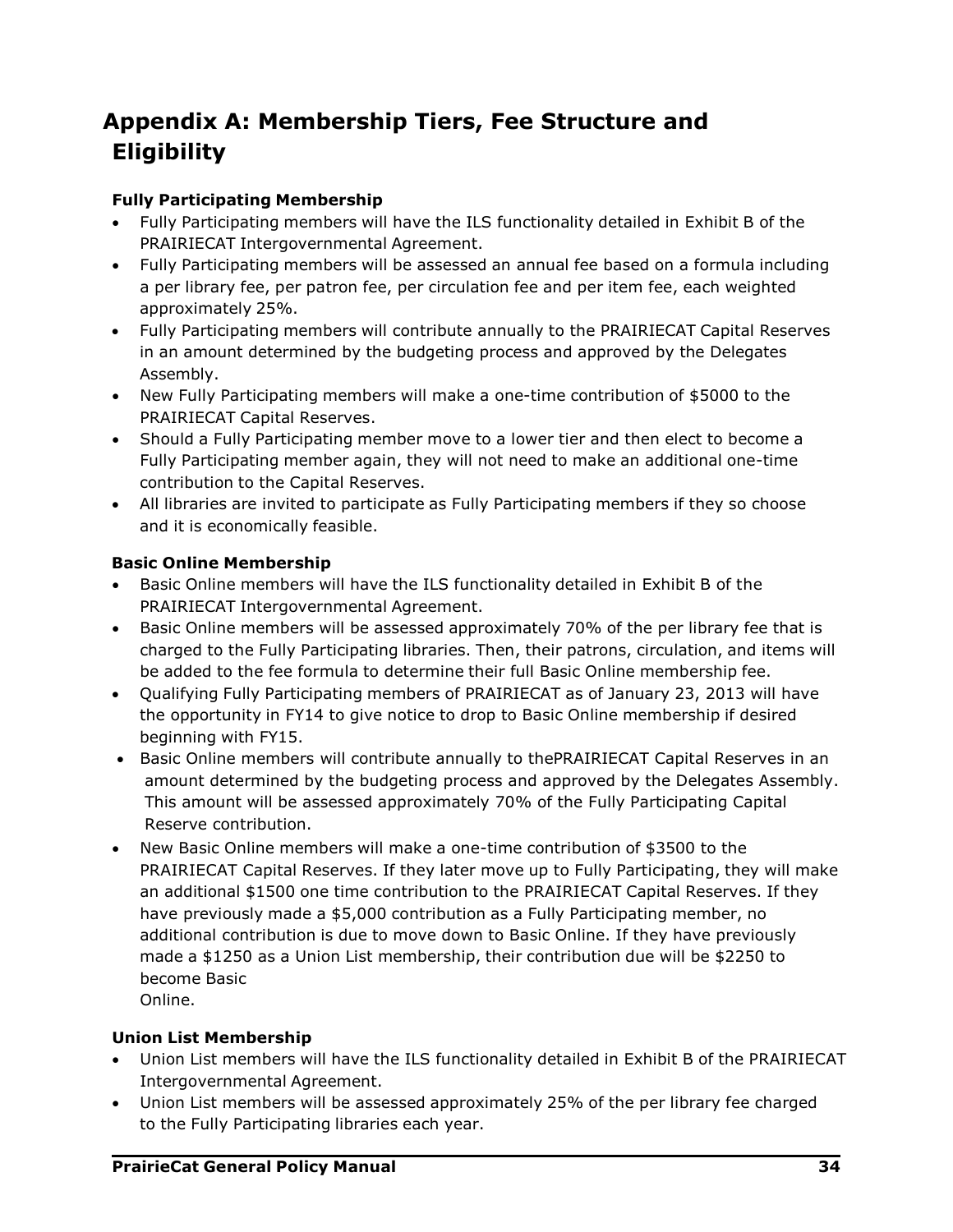- Union Listing members will contribute annually to the PRAIRIECAT Capital Reserves in an amount determined by the budgeting process and approved by the Delegates Assembly. This amount will be assessed approximately 25% of the Fully Participating Capital Reserve contribution.
- New Union Listing members will make a one-time contribution of \$1250 to the PRAIRIECAT Capital Reserves. If a member subsequently moves up to Basic Online membership, the member will make an additional \$2250 one-time contribution to the PRAIRIECAT Capital Reserves. If a member subsequently moves up to Fully Participating membership, the member will make an additional \$3750 one-time contribution to the PRAIRIECAT Capital Reserves. Union List members as of January 23, 2013 that continue as Union List members are grandfathered in and not required to make this contribution, but those members will be required to make the full contribution of \$3500 if they move up to Basic Online or \$5000 if they move up to Fully Participating.

#### **Membership Tier Eligibility by Type of Library**

- Public library annual operating budgets will be determined by their most recent Illinois Public Library Annual Report using the figure found in the "total operating expenditures" column of the IPLAR. School library housing counts will be determined by the most recent information provided on the Illinois State Board of Education website. Only buildings participating in PRAIRIECAT membership will be included in the housing count.
- Public libraries with an annual budget of \$200,000 or more are only eligible for Fully Participating membership.
- Public libraries with an annual budget of \$100,000 to \$199,999 are eligible for Basic Online membership or Fully Participating membership.
- Public libraries with an annual budget under \$100,000 are eligible for Union Listing, Basic Online or Fully Participating membership.
- School libraries with a housing count (students) of 1400 or more are eligible for Basic Online or Fully Participating membership.
- School libraries with a housing count (students) of 1399 or fewer are eligible for Union Listing membership, Basic Online or Fully Participating membership.
- If a school district consists of multiple member schools and is already using a shared circulation system, admission to PrairieCat at union list level is allowed despite student body size.
- Due to the unique nature of academic and special libraries and the percentage of the PRAIRIECAT membership that they represent, they are welcome to choose their membership level.

#### **Phase-in of New Membership Tiers:**

Members Required to Move Up in Membership Tier Due to Eligibility: PRAIRIECAT Union List members as of January 23, 2013, have until PRAIRIECAT's FY17 to move up to the appropriate membership tier if required.

#### **Approved by the Administrative Council, 10/7/2016, 3/2/2018, 5/8/2020**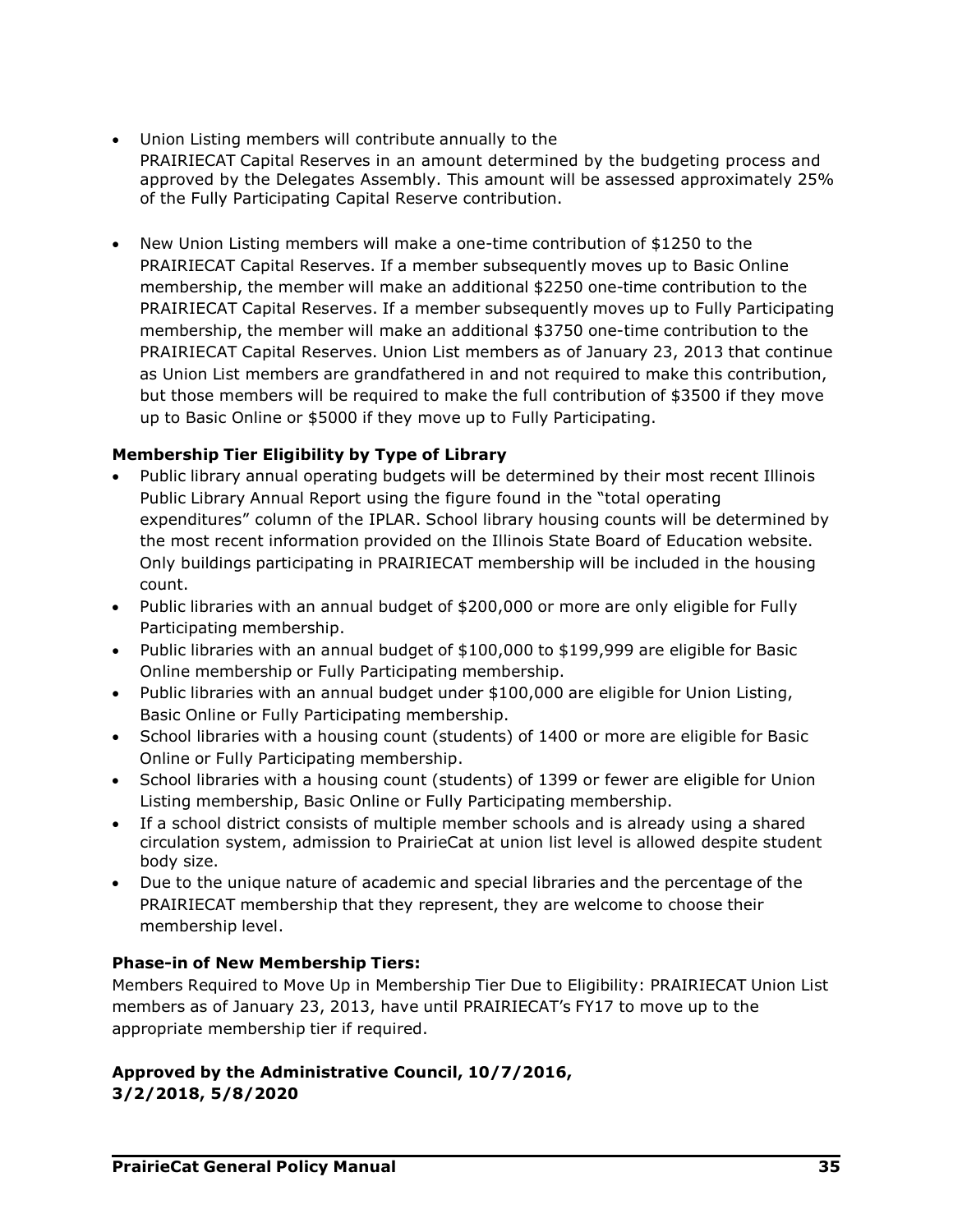## **Appendix B: Policies and Procedures for Changing Membership Tiers**

## **SECTION 1- TO MOVE UP TO A NEW TIER:**

From UL to Basic

- $\circ$  Have until PRAIRIECAT's FY17 to move to this tier if required; otherwise can move according to guidelines below
- $\circ$  Required to pay \$3500 one-time contribution to Capital Reserves if no prior Capital Reserve contribution has been made. If member previously paid \$1250 toward Capital Reserves, member will be required to pay a \$2250 one-time contribution for a grand total contribution of \$3500 for the Capital Reserves.
	- $\circ$  An upgrading member can elect to pay that contribution in three equal payments over three years.

From UL to Full

- $\circ$  Have until PRAIRIECAT's FY17 to move to this tier if required; otherwise can move according to guidelines below
- $\circ$  Required to pay \$5000 one-time contribution to Capital Reserves if no prior Capital Reserve contribution has been made. If member previously paid \$1250 toward Capital Reserves for Union List membership, member will be required to pay a \$3750 one-time contribution for a grand total contribution of \$5000 for the Capital Reserves. If member previously paid \$3500 toward Capital Reserves for Basic Online membership, member will be required to pay a \$1500 one-time contribution for a grand total of \$5000 for the Capital Reserves.
	- o An upgrading member can elect to pay that contribution in three equal payments over three years.

From Basic to Full

- $\circ$  Members can choose to move up to Fully Participating membership in accordance with the guidelines below
- $\circ$  Required to pay \$5000 one-time contribution to Capital Reserves if no prior Capital Reserve contribution has been made. If member previously paid \$3500 toward Capital Reserves, member will be required to pay a \$1500 one-time contribution for a grand total contribution of \$5000 for the Capital Reserves.
	- $\circ$  An upgrading member can elect to pay that contribution in three equal payments over three years.

## **SECTION 2- TO MOVE DOWN TO A NEW TIER:**

From Full to Basic

- Follow the guidelines below
- No Capital Reserves contributions due; no reimbursement for prior Capital Reserve contributions